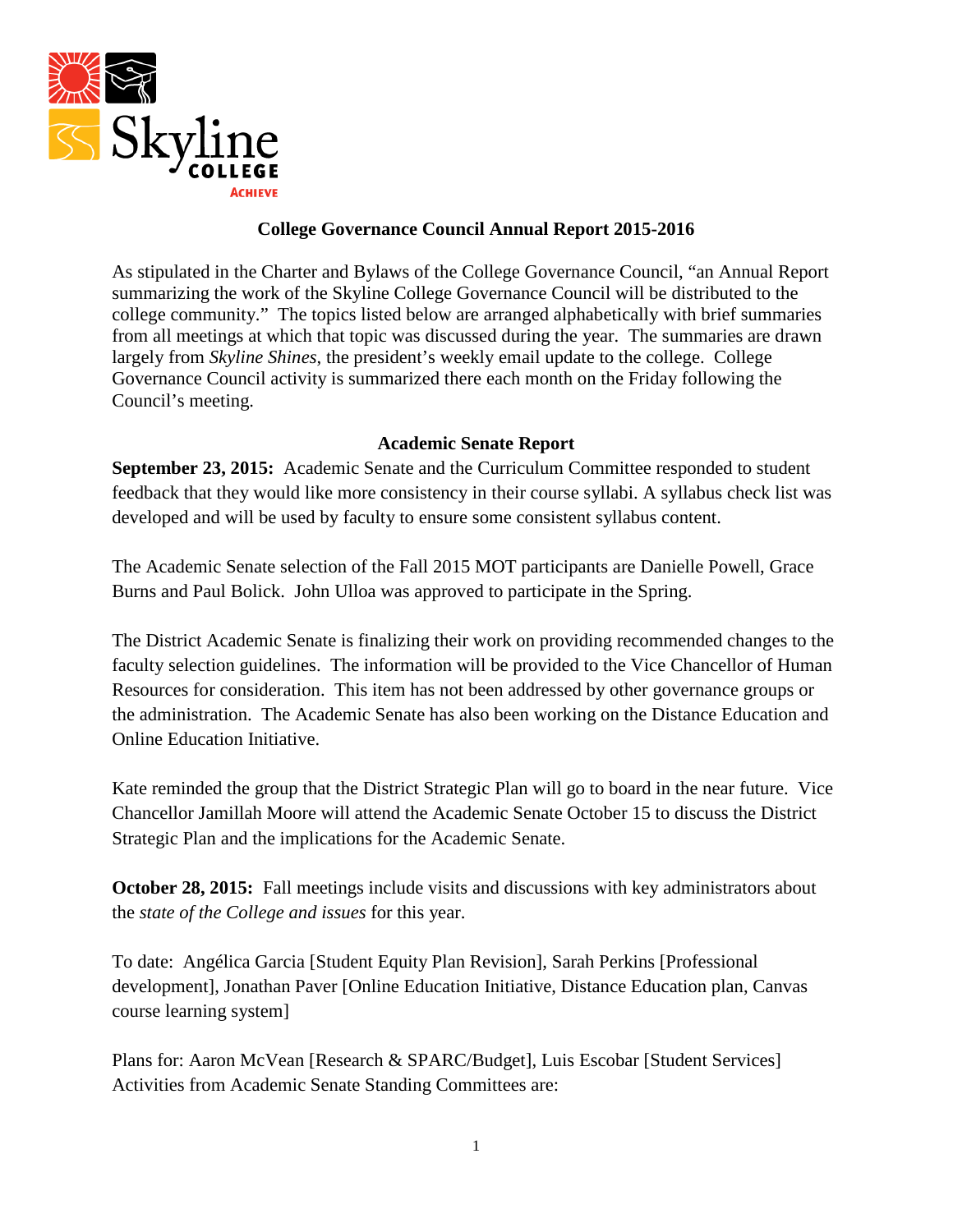

*Curriculum*: Has formed a General Education Collective, which will establish task forces, to redesign/rethink General Education. Is working on curricular ramifications & requirements for having a BA program on campus by Fall, 2016 [Respiratory Therapy].

*Educational Policy*: Will be reviewing policies and procedures, and will work on revision of Faculty Handbook in Spring 2016.

*Professional Personnel*: Is working with Dean Hernandez of SMT Division to nominate e-STEM program for ASCCC Exemplary Program Award; was nominated 2 years ago but did not win. [2]Is participating in the overhaul of Skyline Professional Development.

*Research*: Now that there is an Institutional Research Board for the College, there is no current Chair of this Committee; Academic Senate will work with PRIE Dean McVean around re-structuring that committee instead.

*Museum of Tolerance* faculty selections were Danielle Powell and Paul Bollick for Fall 2015. Their experiences will be shared in December 2015.

*Resolution* was created/passed to support District application to become part of Cohort 2 for Canvas adoptions and other online issues around the Chancellor's Online Education Initiative.

Collaboration with ASSC and Classified Senate to support a Drive for Fire Victims.

Upcoming:

- State Academic Senate Plenary, including multiple issues and resolutions, will be attended by VP Stephen Fredricks and President Kate Williams Browne.
- Professional Development and Faculty Hiring are ongoing issues of interest and participation.

**January 27, 2016:** Academic Senate meetings regularly include visits and discussions with key administrators about the *state of the College and issues* for this year.

### *January meeting* included

Discussions of:

- Curriculum Development/Cross-campus consultation
- BA/Respiratory Care update Chancellors' Office having a meeting tomorrow in Sacramento, creating courses
- Faculty hiring committee recommendations
- District Strategic Plan next steps
- Opening Day/Skyline Promise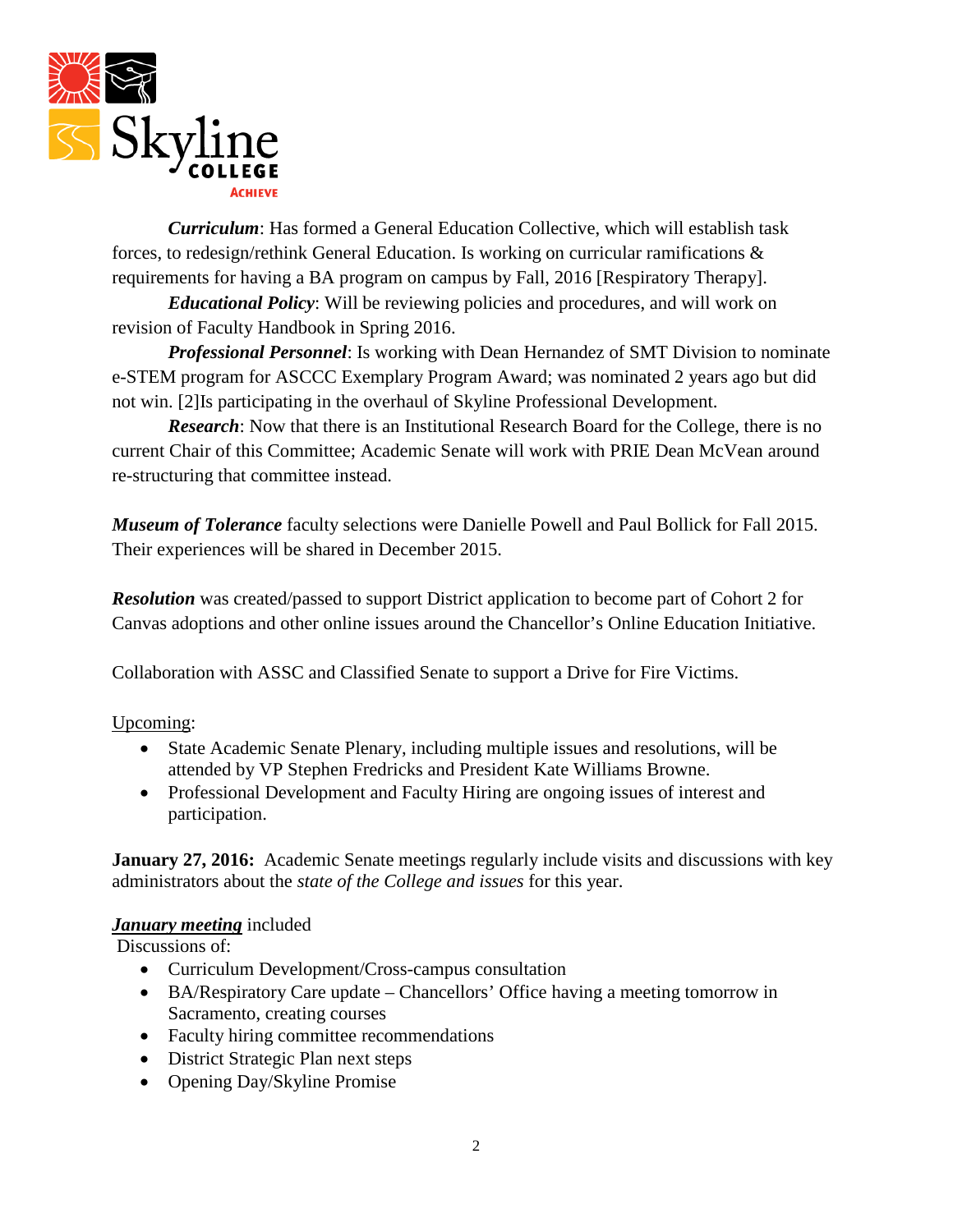

Actions on:

- Faculty screening committee appointments
- Evaluation committees for Comprehensive Tenured Faculty
- CTE Liaison appointments

Reports from Academic Senate Standing Committees:

- *Curriculum*: Will be discussing cross-campus consultation
- *Educational Policy*: Welcome back to Nick Kapp, co-Chair [Fall schedule conflict]
- *Professional Personnel*: Amber Steele, Interim Chair, update on RSS Diversity Award & status for Fall PD applications
- *Research*: Academic Senate President Browne will work with PRIE Director McVean to re-structure for 2016-17
- *SEEED: Vice President of Student Services Dr. Garcia is working on selection a representative*

### *Spring Ahead Upcoming Plans*:

*February*: Community/Corporate Education [Bissinger, 2/4], Professional Development [Perkins, 2/4], Strategic Plan & Budget [McVean & Raskin, 2/18]; Student Services & Equity Plan implementation [Garcia & L. Escobar, 2/18]; Museum of Tolerance faculty reports: Danielle Powell and Paul Bollick

*March*: 3/3 cancelled/Flex Day; Online & Distance Ed, Canvas update [Paver & Bridgit, 3/17] *April:* 4/21 cancelled/Spring Plenary

*May*: 5/19 final meeting

**February 24, 2016:** The Academic Senate reported that its meetings regularly include visits and discussions with key administrators about the *state of the College and issues* for this year. The *February meetings* included discussions of:

- Curriculum Development/Cross-campus consultation
- Community/Corporate Education [Bissinger, 2/4]
- Professional Development [Perkins, 2/4]
- -Student Services overview [Garcia & L. Escobar, 2/18]

#### Actions on:

-Nina Floro nominated to State Academic Senate for RSS Diversity Award

-Faculty screening committee appointments for Dean of Counseling

- Museum of Tolerance nominee, Nathan Jones

-Faculty/Staff Scholarships [decision: 2 @\$500)

Reports from Academic Senate Standing Committees:

*Curriculum*: Will be discussing cross-campus consultation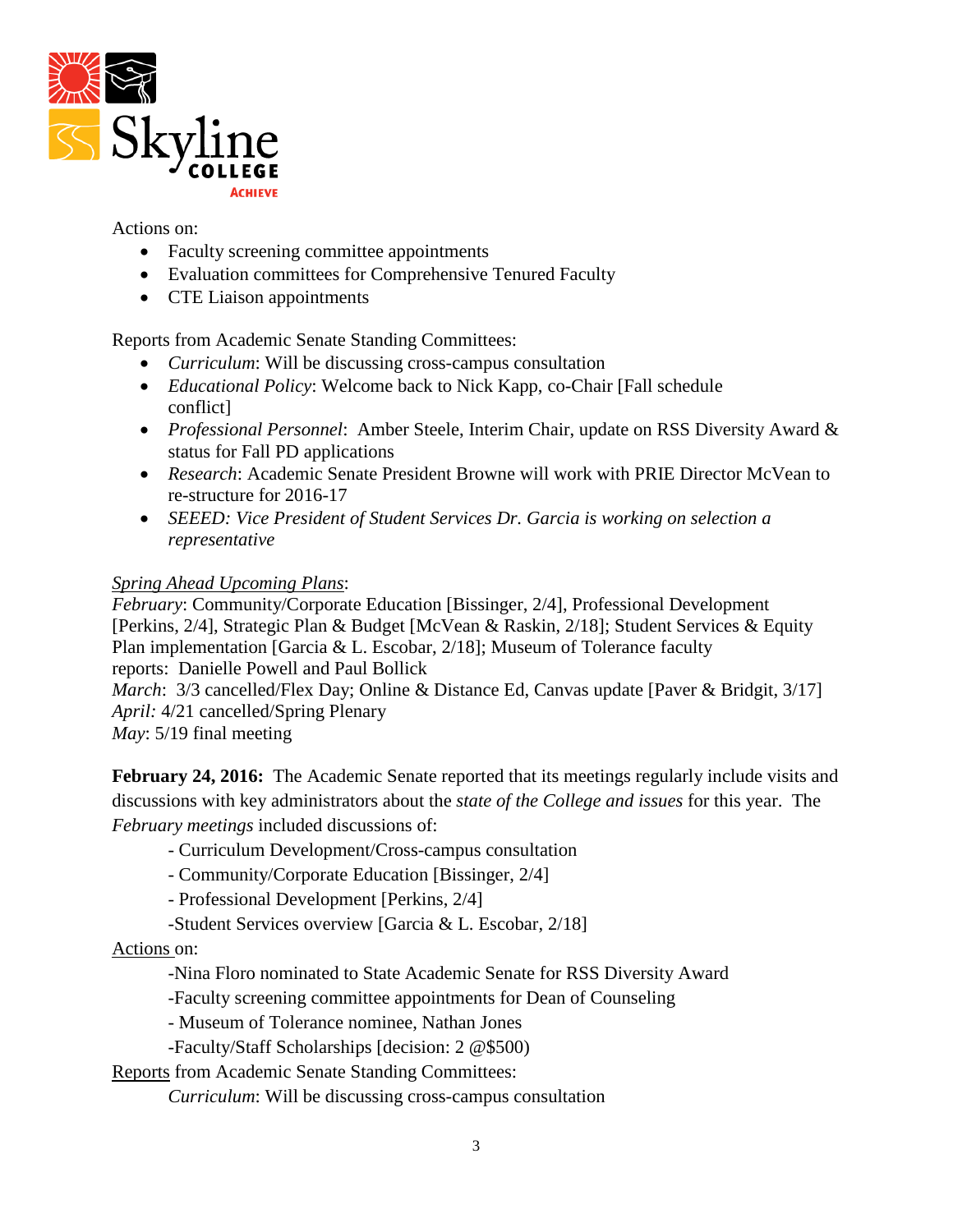

*Educational Policy*: Recording of Class Sessions; Faculty Handbook review; C-ID update

District Academic Senate has been addressing issues related to curriculum and minimum qualifications. The curriculum policy revisions were not supported by the Academic Senate. Dr. Perkins discussed it with the Senate.

The Academic Senate has been looking for appointments for screening and equivalency committees.

The Academic Senate has been working on the awards and celebrations

- o Nathan Jones selection for MOT
- o Regina Stanback Stroud Diversity Award candidate Nina Floro
- o Will have selection of Meyer Award (teaching/first 4 years)
- o End of year celebration for faculty and staff
- o Missed Deadline of Exemplary Program

There have been some academies

- o Plenary Session
- o Academic Excellence in March will focus on Equity
- o Accreditation Academy interesting institute.

Dr. Perkins and Melissa Mathews brought an issue related to audio and video taping class sessions.

o Ed policy committee will review and bring back to senate

**March 23, 2016:** The Academic Senate reported that its meetings regularly include visits and discussions with key administrators about the *state of the College and issues* for this year. The *February meetings* included discussions of:

### *February meetings* included

Discussions of:

- Review of Board Policies & Procedures, from DAS & DPCG meetings

- Public Safety & developing plan [[Zack Bruno volunteered for District planning committee]

- Academic Academy attendance [ for 3/18-19-Counseling group, L Shaw presenting on ESOL]

-State Plenary attendance [for 4/21-23 KW Browne, S Fredricks, L Shaw]

-Canvas- faculty training initial plan

-Skyline Promise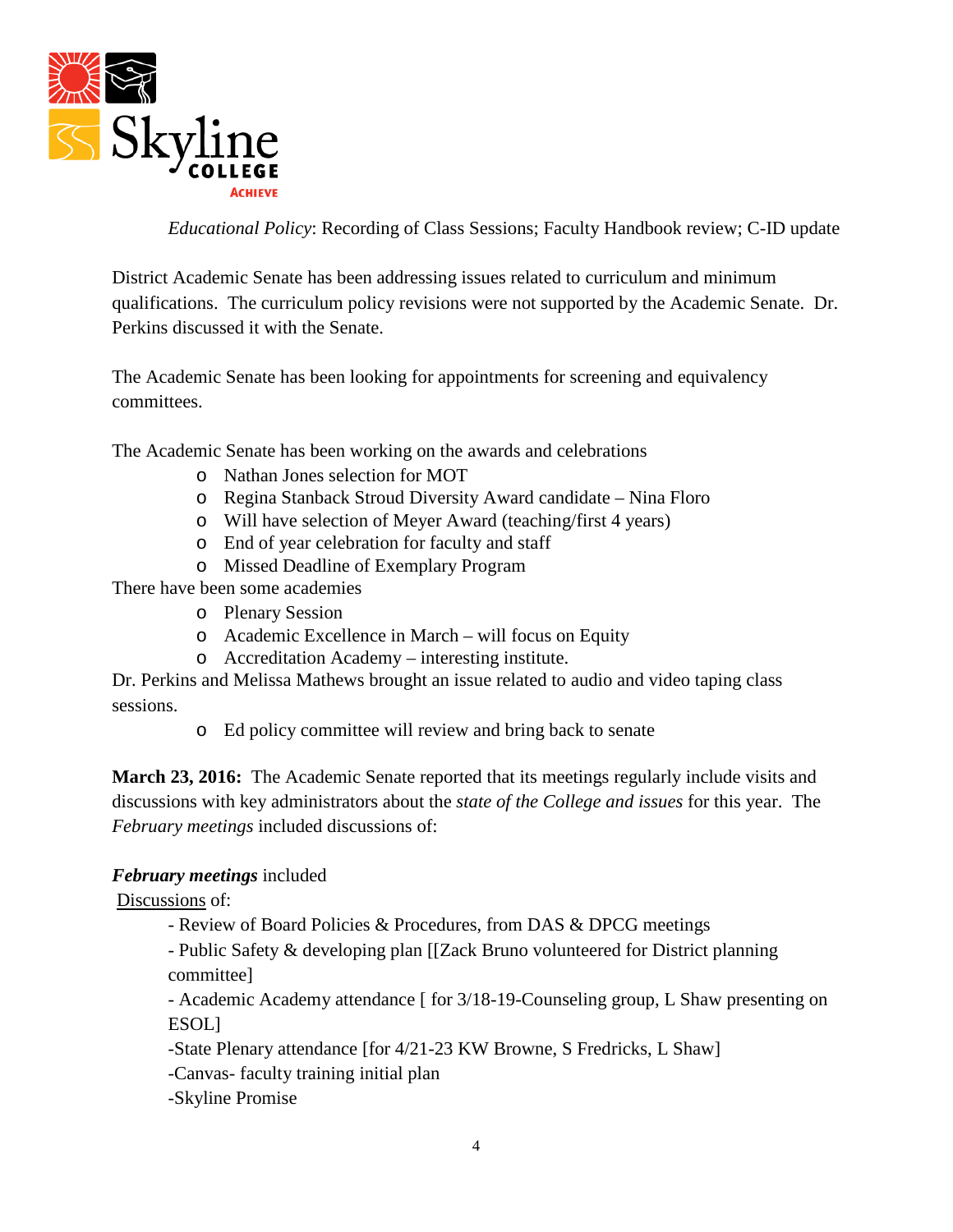

-CTE update and state issues

-Announcement of SEEED representative to Academic Senate: Jessica Lopez

Actions on:

-Consent of Board policies; ongoing discussions continuing for Min Quals, Textbook, DE, Curriculum.

-Faculty screening committee appointments for Sociology

Reports from Academic Senate Standing Committees:

*Curriculum*: several new certificates and program development; program reviews in April *Educational Policy*: Recording of Class Sessions; Faculty Handbook review report in April.

**April 27, 2016:** The Academic Senate reported that its meetings regularly include visits and discussions with key administrators about the *state of the College and issues* for this year. The *April meetings* included discussions of:

*April meeting* included:

Discussions of:

- Review of Board Policies & Procedures, from DAS & DPCG meetings.

- Public Safety Plan [Zack Bruno reported as Faculty Representative to District Planning Committee]

- Academic Academy Report [Counseling group- how DVC is using Strategic Plan for Equity to implement their Framework, Leigh Anne Shaw-Consideration of ESOL as NOT a deficit] -State Plenary attendance [for 4/21-23 Kate Williams Browne, Stephen Fredricks, Leigh Anne Shaw]

-OEI/Canvas update - Faculty training initial plan description [Summer, Fall & Spring plans] -Call for Nominations for Academic Senate Governing Council: Email to faculty to nominate/submit statement of candidacy 4/8-4/21; Elections will be held via email 4/25-5/5. -Counseling Division recommended change to Re-Test Policy

Actions on:

-Consent of Board policies; ongoing discussions continuing for Minimum Qualifications, Textbook, Distance Education, Curriculum

-Faculty screening committee appointments for Cosmetology, Chemistry, and Engineering/Computer Science.

Reports from Academic Senate Standing Committees:

-Curriculum Committee: Program Reviews presented at both 4/6 & 4/20 meetings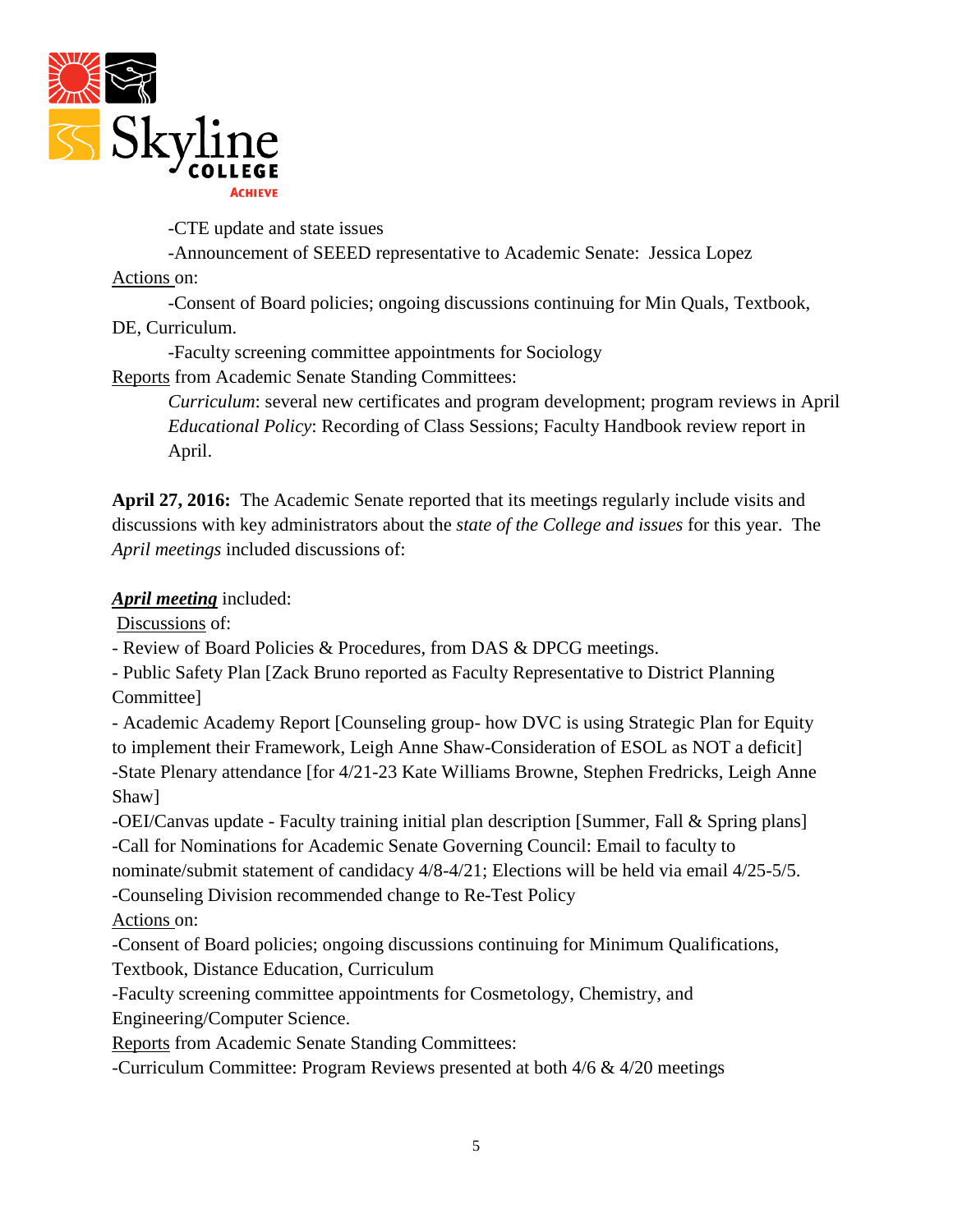

-Ed Policy Committee: Revising Faculty Handbook in progress; Class Recording Update & Academic Senate recommendation that District Legal Counsel be consulted regarding FERPA rules and Faculty authority/responsibility/liability.

-Professional Personnel: Academic Senate selection of Meyer Teaching Award for 2016; End of Year Celebration [Joint Classified & Academic Senates] will be held in 6-204 on Thursday, 19 May, Noon-2 pm. Upcoming: , fund-raising Division baskets.

Upcoming: report from Nathan Jones, MOT selectee, from Kate Williams Browne & Leigh Anne Shaw regarding State Plenary Resolutions,

Nominations/Elections and Constitutional Streamlining; De-briefing from Joint Division meeting, Skyline Promise.

**May 25, 2016:** The last Spring meeting included visit and discussion with key administrators about the *state of the College and issues* for this year. Guests included Aaron McVean [IEPI/SPARC], Sarah Perkins [Joint Meeting re Sky Promise & Meta-Majors], Nina Floro [Professional development], & Bridget Fischer [Learning Technologies].

\**College issues of high faculty interest and focus for next year* include: continued participation in professional development [AS Prof Personnel Chair will be a regular member of ACED], stronger focus on Student Equity and Success [SEEED representative has now been appointed, CTE Liaisons are now in place], and ongoing discussion about Canvas implementation [regular connection with DE/CTTL].

Discussions via our *Division Reps and Committee Chairs* indicate several areas of activity. Spring topics included Faculty Evaluation Guidance, Faculty Selection & Minimum Qualifications, and collaboration with Curriculum Committee on common Syllabus checklist. Several faculty indicated their intention to continue with Academic Senate next year.

\**Faculty issues of high interest and focus next year are*: Review & revitalization of AS structure and activities [will conduct an election regarding shift to a Representative Senate model early Fall], Academic Senate Committee focus/structure/membership, and continue the regular reporting item of "Division News" in Academic Senate meeting structure. Discussion and participation continued on the *District and College Resource Allocation Models*, both through College Forums and SPARC meetings.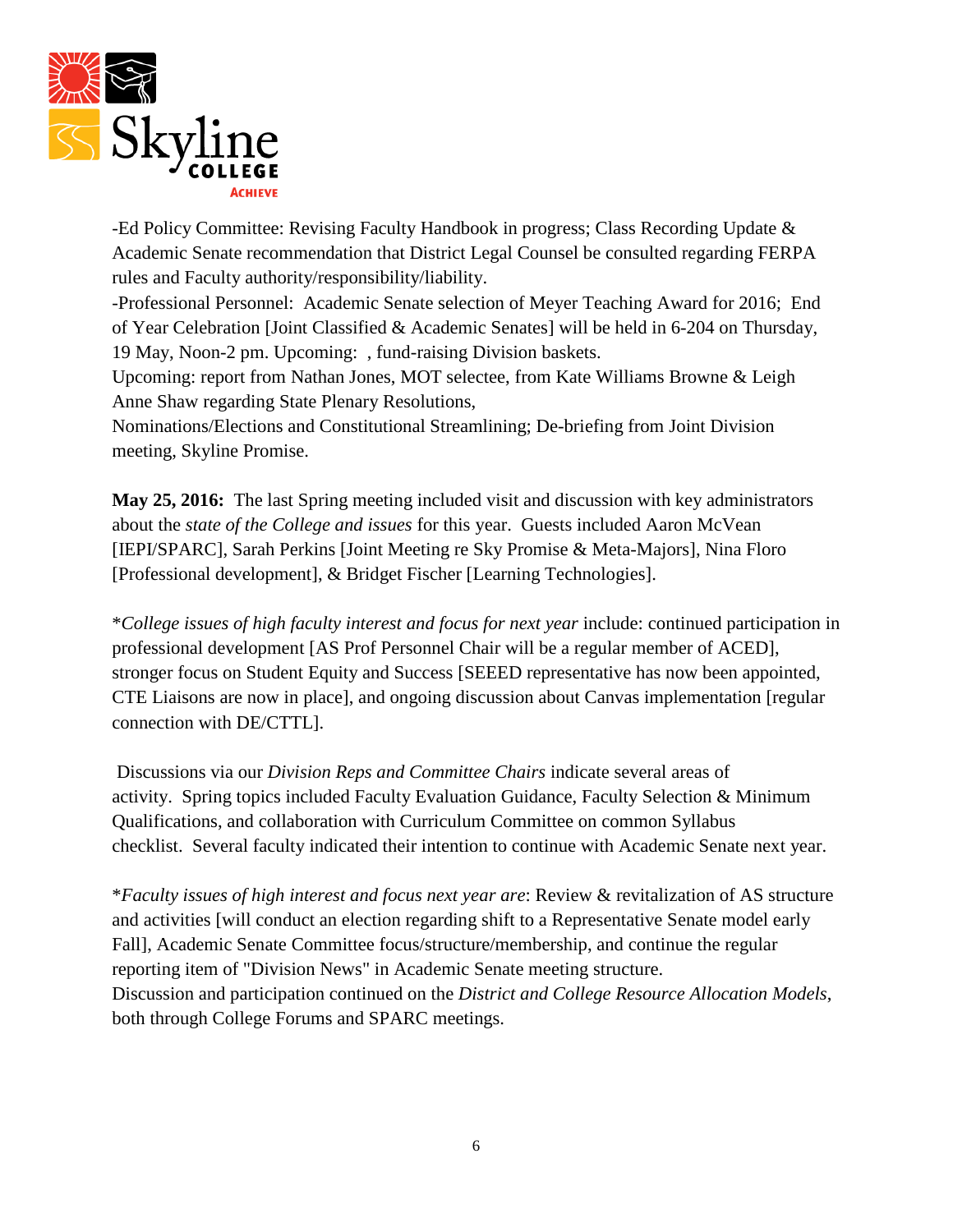

\**Faculty issue of high interest and focus next year is*: appropriate resources for faculty hiring, retention, and replacement, and better understanding & participation in budget and planning issues [considering having an Academic Senate representative to SPARC].

#### **Announcement**

### **September 23, 2015:**

• Sarah Perkins reported that Skyline College successfully submitted a grant to the National Science Foundation for \$649,000 over three years. The name of the grant is 4S: Skyline Scholarships for Success in STEM. As you see below, this grant will fund 114 scholarships over a 3-year period averaging \$3,500/year.

The Skyline Scholarships for Success in STEM (4S) project is designed to (1) increase the number of low-income, academically talented students in STEM disciplines at Skyline College who transfer to four-year universities to pursue STEM-related baccalaureate degrees, and (2) study the contribution of scholarships, curricular, cocurricular, and student support activities to the recruitment, course completion, retention, degree attainment, and transfer of students traditionally underrepresented in STEM study and the STEM workforce. Skyline College proposes to use funding under Strand 1: S-STEM Institutional Capacity Building to award 114 scholarships over a 3-year period, averaging \$3,500 per year, to students at one of four achievement levels. Level 1 scholarships will be for new students who were not accepted at four-year colleges and universities but show academic promise. Scholarships at the other levels will assist students to continue a successful path to transfer (Level 2), overcome common attrition points (Level3), and complete the final stage of their transfer degree (Level 4).

Recruitment will prioritize students in or eligible for the colleges Mathematics, Engineering, Science Achievement (MESA) program for low-income students who are first-in-the-family college-goers. Various academic support strategies and support services will assist S-STEM Scholars and others in STEM fields of study to prepare for transfer to four-year institutions.

• President Stroud reported that we are in the midst of pulling the Skyline Promise together and implementing it as a cohesive approach to increase student success. Components of it are related to placement processes, expanded student services and learning communities. We have an opportunity to tie some existing approaches together in a structured way for students to get in, get through and get out on time. Listen out for more campus discussion. Please participate in the conversation to make this possible to students.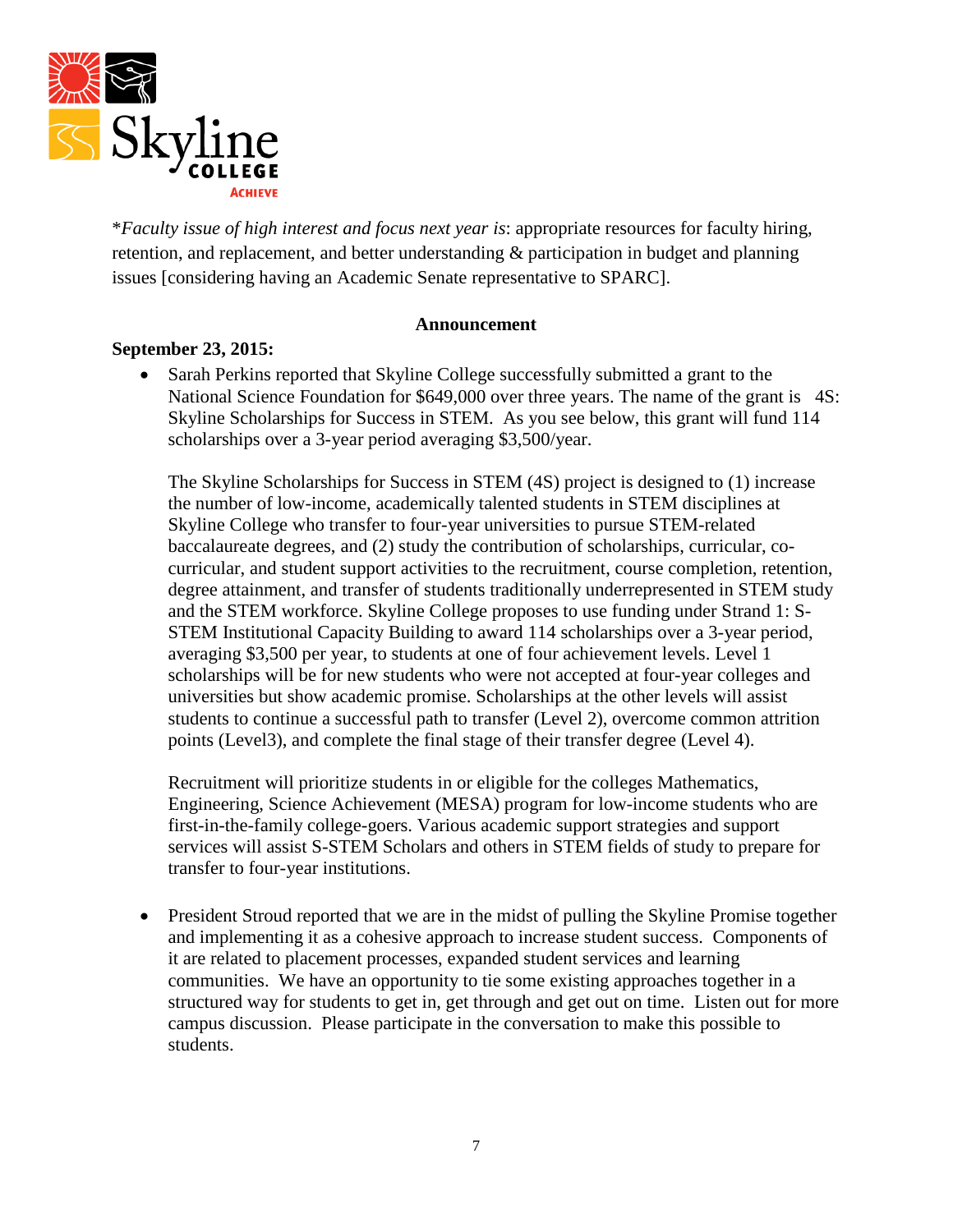

- Sarah Perkins shared that Skyline College has a guest from Ohio who works for Apple who will be demonstrating how to use technology in a classroom for all. Dr. Luis Pérez will discuss his experience with the accessibility of iOS devices and how this can impact learning outcomes. The following topics will be explored:
	- o Identifying and using a number of built-in accessibility features of iOS devices to enable learners to overcome barriers in the learning environment.
	- o Evaluation and selecting apps for learners with special needs using a framework based on the Universal Design for Learning principals and the SAMR model of technology integration.
	- o Using content creation apps on iOS devices to provide creative expression to learners of difference levels of abilities.

**October 28, 2015:** EPI Center will have the Ribbon Cutting Ceremony on November 17, 2015 at 1:00 p.m. in Building 8, Room 8-317.

### **Associated Student Body of Skyline College Report**

**September 23, 2015:** The ASSC currently has about 45 clubs and counting. They had a welcome week that was very successful with Administrators, Faculty and Staff participating in the annual pancake breakfast. This month the ASSC are involved with Latino Heritage Month events.

The main goal for ASSC this year is to connect the Learning Communities and organizations on campus.

The ASSC is also in discussion with all three campus regarding raising the student body fee which is currently \$8.00. The last change was back in 2001.

The Student Organization Council is working with ASSC to make the college events bigger to and to have more Club participation in the events.

**October 28, 2015:** ASSC successfully hosted/participated below listed events in the month of October 2015.

### Latino Heritage Month

Latino Heritage Month event was held on October 20, 2015 with Tarimba band from Veracruz Mexico performed son jarocho music. Dance troupe, Colectivo Anqari, performed traditional dances from the South Andes area of South America, with a colorful variety of costumes! The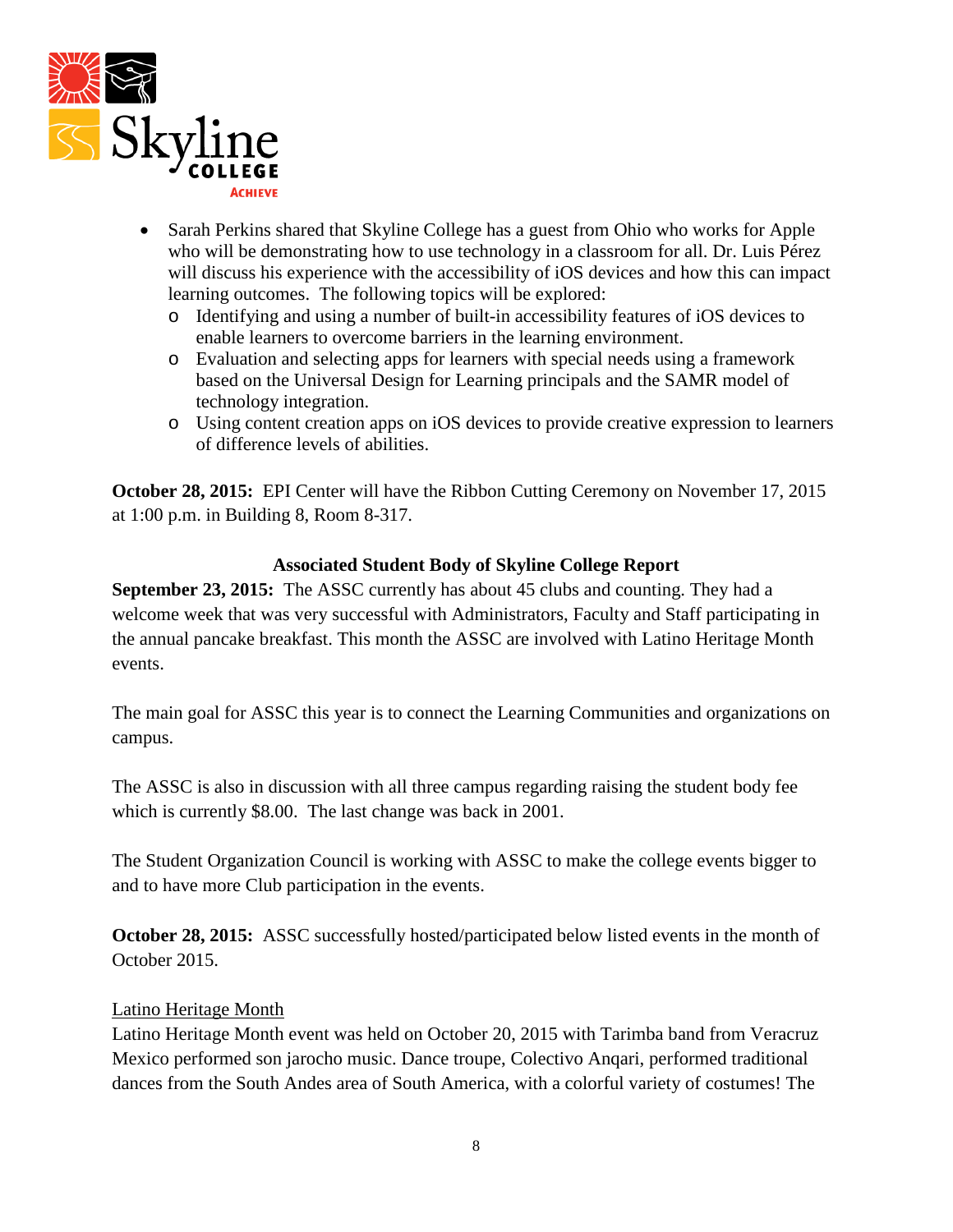

ASSC served pan dulce and horchata with tablers from El Tecolote newspaper, Mission Neighborhood Centers, and Carnaval.

### National Coming Out Day

National Coming Out Day was hosted on October 12, 2015. It educated students about same-sex marriage legislation, and had the opportunity for participants to create a wedding photo booth as a safe space for students to express who they love. Rainbow cupcakes were served. Featured guest speaker, former Assemblyman and LGBTQ activist, Tom Ammiano, was present for the event. ASSC made a great impact and received a heartfelt feedback from Middle College: "for the first time, I felt that I belong somewhere."

### #IAmUCC

In solidarity with Umpqua Community College in Oregon, Skyline students took the time to write heartfelt letters for those affected by the recent shooting. We supported the #IAmUCC campaign to raise awareness for public safety on college campus. Students took individual #IAmUCC pictures to stand with UCC. The letters have been sent out.

#### Breast Cancer Awareness Day

ASSC tabled to raise awareness for Breast Cancer. Students wrote encouraging notes to those affected by breast cancer and accepted cash donations to fund breast cancer research through the American Cancer Society. With the kind sponsorship of Kevin Chak of Skyline Bookstore, Skyline swag and pink ribbons were given out as prizes.

#### College Lecture Series: Camille Seaman

Camille Seaman, an Award Winning photographer and also a Senior TED Talk Fellow, shared here works and experiences with Skyline College Community on October 22, 2015. Her work concentrated on the fragile environment of the Polar Regions and now she is a storm chaser. She educated Skyline Students about sustainability and inspired everyone to follow their dreams.

California Community College Student Affairs Association Conference ASSC sent 10 members to the conference held in San Jose on October 23 – 23, 2015 to develop student leadership and networking skills. They were given opportunities to bond with the two sister schools.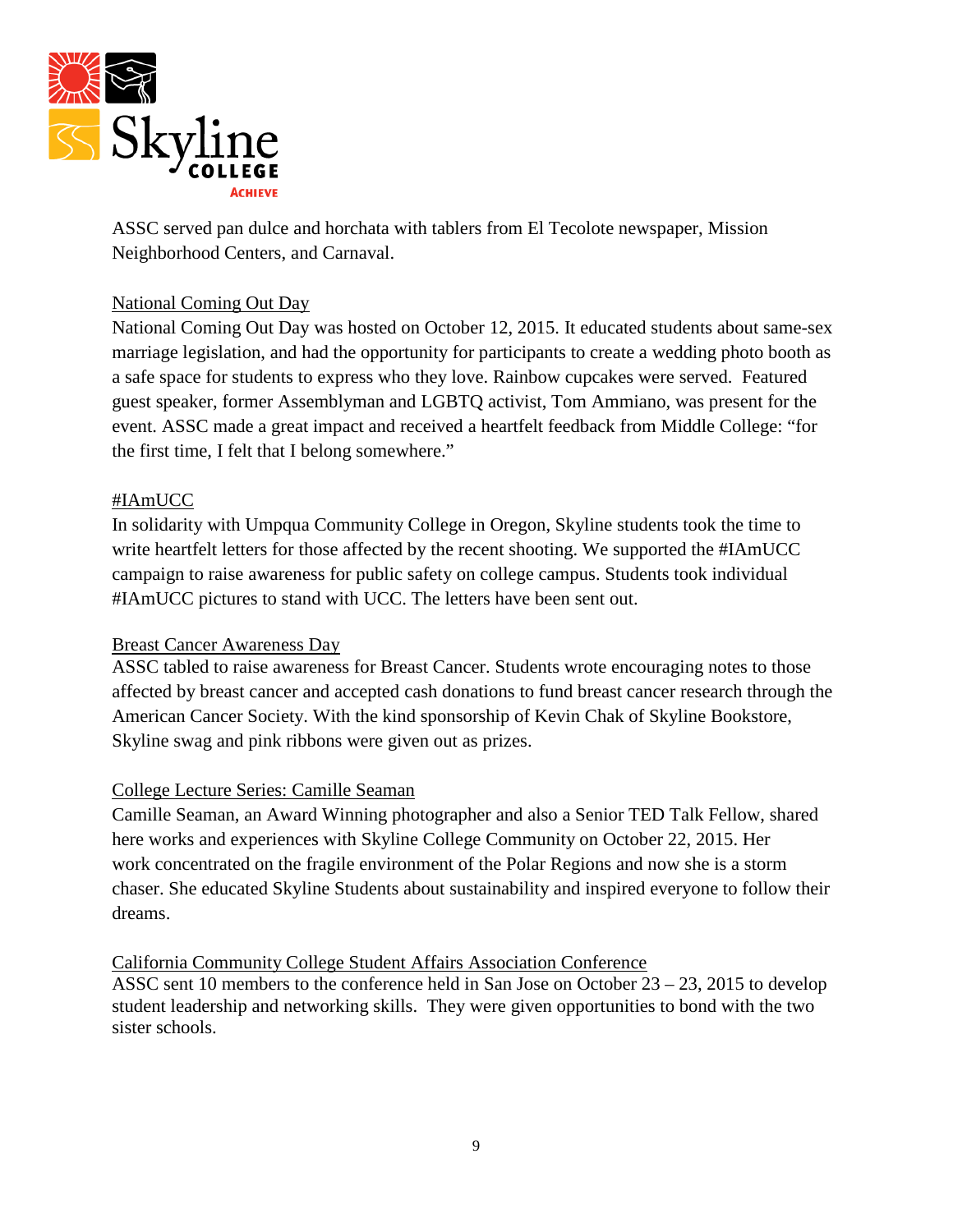

## **Current Event**: Butte County Fire Donation Drive

In support of those affected by the recent wildfires that devastated Butte County, the Associated Students, alongside the Academic Senate, Classified Senate and Administration are hosting a campus wide Food Drive. More advertisement is needed to support the event.

**Upcoming**: [1] Skylloween, an event joint-sponsored with Skyline Organization and Club Council (SOCC), is scheduled for Thursday, October 29, 2015 from 10:00 a.m. to 1:00 p.m. in the Quad and 5:00 p.m. to 7:00 p.m. in the Dining Room. [2] ECE children will be on campus for Skylloween on Thursday, October 29, 2015 and custom parade on Friday, October 30, 2015. [3] Trojan Tuesday will be held on November 3, 2015. It offers students an opportunity to receive 5% discount at Bookstore or the Café with an ID. [4] Community outreach to Homeless, is scheduled for Friday, November 13, 2015. Preparation for outreach, including lunches packing and notes writing, will be held on Wednesday and Thursday before the event. Detail to follow. [5] Spring Retreat (MOT) about 20 students; [6] ASSC is planning to host a Thanksgiving Lunch or give out gift cards to Foster Youth. Details to follow.

**January 27, 2016:** Over the break the Associated Students went to LA for our Spring Retreat. The ASSC went to the Museum of Tolerance and did training on cultural competency and diversity awareness. The students also had the privilege to hear the life story of Betty Cohen, who is a Holocaust survivor. They are currently still working on a prayer room, lactation room, and food.

Upcoming Events

• Lunar New Year Celebration

ASSC will be giving away lucky red envelopes with Asian treats in celebration of the New Year, yea of the monkey. There will also be a traditional kumquat tree activity for students to participate in.

• Valentine's Day

ASSC will assemble goody bags with education about safe sex, condoms, tic tac mints, and candy.

• Black History Month

ASSC has invited Afia Walking Tree, percussionist and educator to perform for the students of Skyline College. ASSC will also collaborate with ASTEP and Black Student Union with several events during the Black History Month celebrations.

• Women's History Month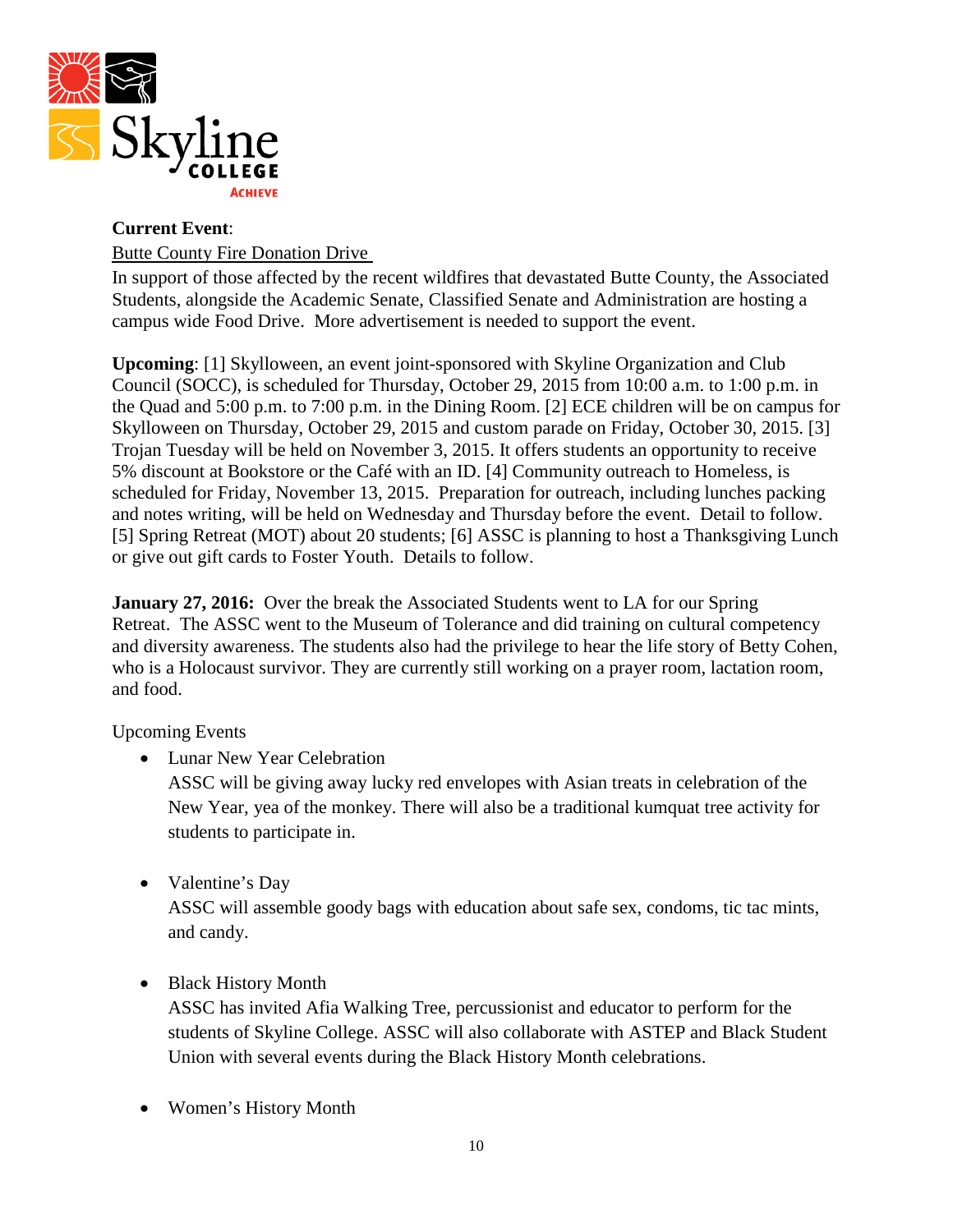

- $\circ$  Voting booth in partnership with the ladies from AAUW in light of the 19<sup>th</sup> Amendment, women's right to vote.
- o Model United Nations tabling for the United Nations campaign, HE FOR SHE, in raising awareness for gender equality.
- o Body Positivity, "I AM NOT MY BODY" creating the awareness in self love and acceptance. Goody bags with panty liners, tampons, chocolate, compact mirror, tea, and an inspirational note.
- o A Women's Fair will be held in the Main Dining hall with Skyline Women Engineer club, Heartwrenchers, Public Safety, health center, and many more clubs and organizations in support of women's history month.
- o Career panel with panelist from an array of backgrounds discussing how they have overcome adversity in male dominated workforce.
- Sexual Assault Awareness
- A Call to Coconsciousness Lecture Series Jose Antonio Vargas, journalist and immigration activist is most recently known for his documentary on MTV, "White People" the discussion of white privilege in America.
- Asian and Pacific Islander Heritage Month A Ukulele performance followed by a workshop for students in celebration of the Hawaiian culture.
- Transportation

The student body is looking to have a shuttle between the sister campuses, Skyline College, College of San Mateo, and Canada College. This is to better students in commuting from campus to campus.

Student Fee – voted on a \$12-15 range waiting for CSM and Canada to vote

**February 24, 2016:** ASSSC reported the following outreach activities:

- 1. Sponsored the Library Book Collection with a \$10,000 donation.
- 2. Volunteering at Rock the School Bells.
- 3. Volunteered at Glide Memorial- serving meals.
- 4. We supported the Transportation initiative by Dr. Garcia.
- 5. Sponsored Black History Month.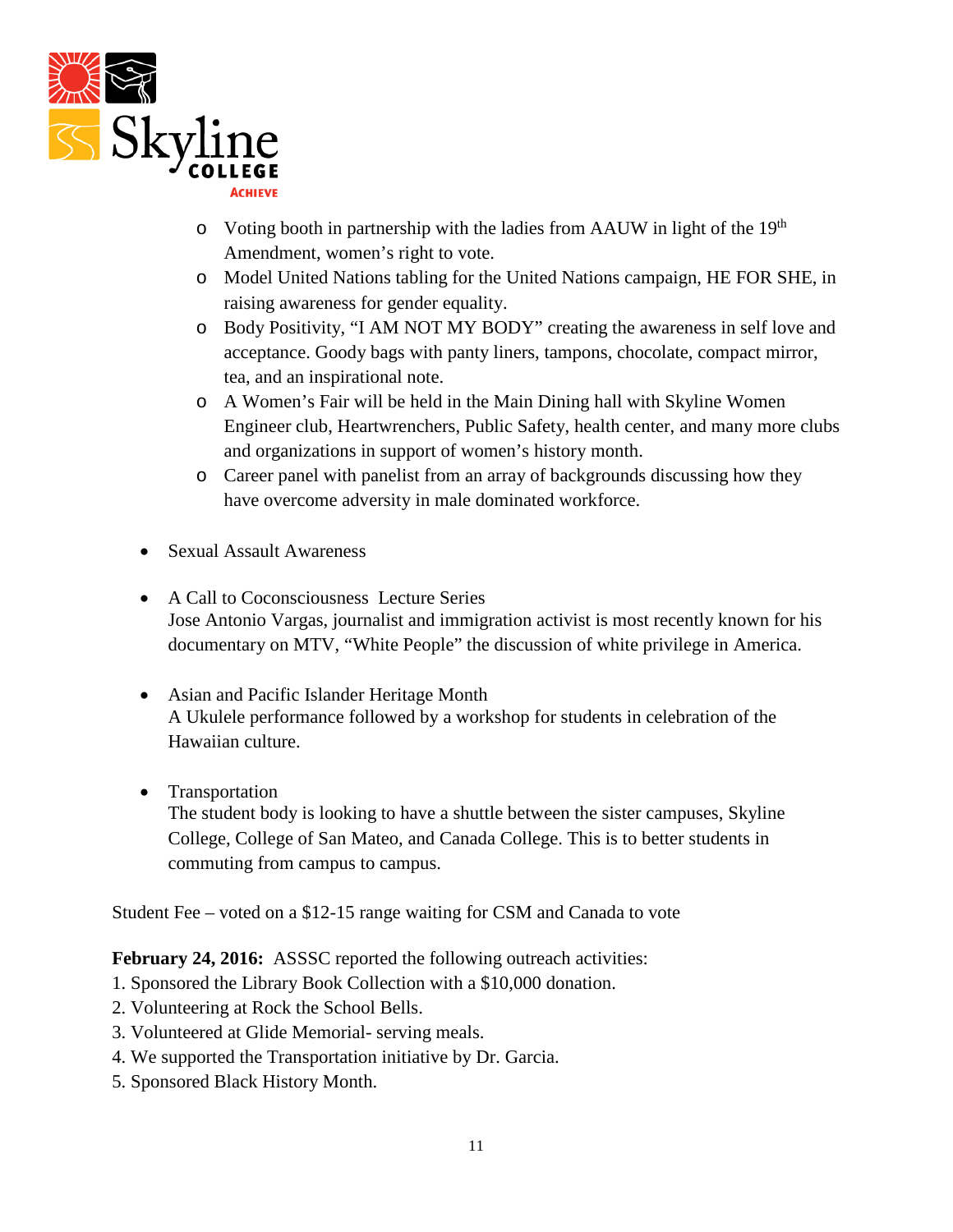

ASSSC also reported the following update:

- 1. Trojan Tuesday is every first Tuesday of every month. Students will get a 5% discount at Pacific Dinning and World Cup Coffee.
- 2. The ASSC is encouraging students to get Student IDs at events and offer more usage for IDs.
- 3. Currently the ASSC is writing a proposal and seeking for available rooms for the Reflection Room. Over 1000 signature have collected in favor of the room. A list of the items needed for the reflection room was suggested. Also Administration and Studnets are currently reviewing spaces for the Reflection Room.
- 4. Updating on Skyline Shines.

### Past Events:

- 1. Chinese New Year
- 2. Valentine's Day
- 3. Black History Month: Afia Walking Tree Drum Circle

Upcoming Events: Women History Month Sexual Assault Awareness Asian and Pacific Islander Heritage Month

#### March 1: 19th Amendment voting booth,

AAUW and ASSC are going to encourage female students to register to vote. Also information will be handed out to students about the 19th Amendment and ERA (Equal Rights Amendment).

March 8: HeForShe,

ASSC and Skyline Model United Nations want to bring awareness to equal rights to women. And bringing awareness to not only women but men as well of the importance of equal rights for women. Petitions will be signed and brochures will be handed out with information about the HeForShe campaign.

March 16: Body Positivity,

Photo booth with signs: "I am not my weight" "Happiness is not gender specific" Also bags will be given out with tampons, panty liners, chocolate, tea, inspirational note, and a compact mirror.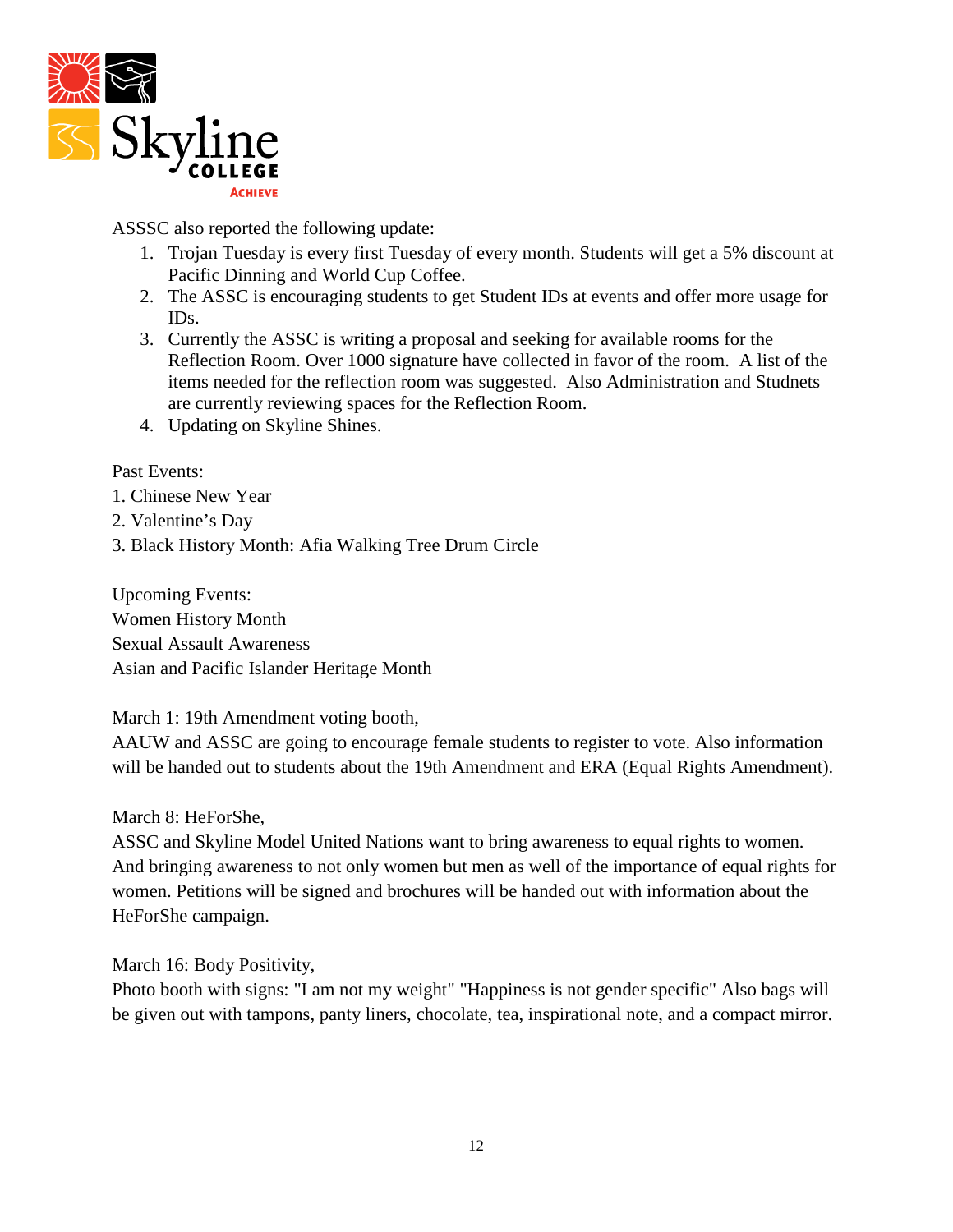

March 22: Lady Trojan Services and Emporium Fair,

Many programs, learning communities, and organizations will table to let female students know what resources are available.

The ASSC discussed the issue of Public Safety caring a weapon. Concerns were discussed related to:

- Police brutality and excessive force by college & police department
- Additional costs. Insurance and raises for officers or police officers and how the budget will affect the students and classes.
- Non-lethal weapons
- How will this affect student dynamic and the environment on campus
- Transparency and open discussion
- Research (are they bias?)
- Perspective of all students not just those interviewed (Survey size)
- What does the students know already (How educated are our student population)

**March 23, 2016:** The A.S.S.C. will soon be voting on Student Body Fee increases, which will align with the other two College Governments, in which it will raise the fee to \$15 a semester, with a \$5 fee during the summer session.

- The Skyline College Primary Election for Student Trustee took place today, with only one candidate on the ballot, A.S.S.C. President Dennis Zheng, results are too early to call at this time.
- The general election for our full council will take place on May 3-5, and the election packets will go live the Monday after Spring Break.
- We had Women's History Month, in which we held events including: HeForShe, which engaged men in gender equity on 3/8, the Body Positivity event that took place on 3/16, the Women's Fair, which took place on 3/22, and tomorrow, 3/24, there will be a Women's Career Panel.
- There will be a mixer between the student governments of all three colleges, the time and place has not yet been determined at this time.
- Jose Antonio Vargas will be coming to our campus as a part of our College Lecture Series, on April  $7<sup>th</sup>$ , with a screening of his film, 'Documented' to take place on the  $6<sup>th</sup>$ .
- Next month, the A.S.S.C. will be holding Asian American and Pacific Islander Heritage Month, which will include a ukulele performance on the  $18<sup>th</sup>$ , an Asian wellness demonstration on the 19<sup>th</sup>, a tattoo lecture and display on the  $26<sup>th</sup>$ , followed by a film screening of the film 'Kumu Hina' on May  $2<sup>nd</sup>$ . The month will be closed with the Faces of Asia Pacific Islands Bazaar on May 9<sup>th</sup>, and a spoken word event led by Aimee Suzara on May  $11<sup>th</sup>$ .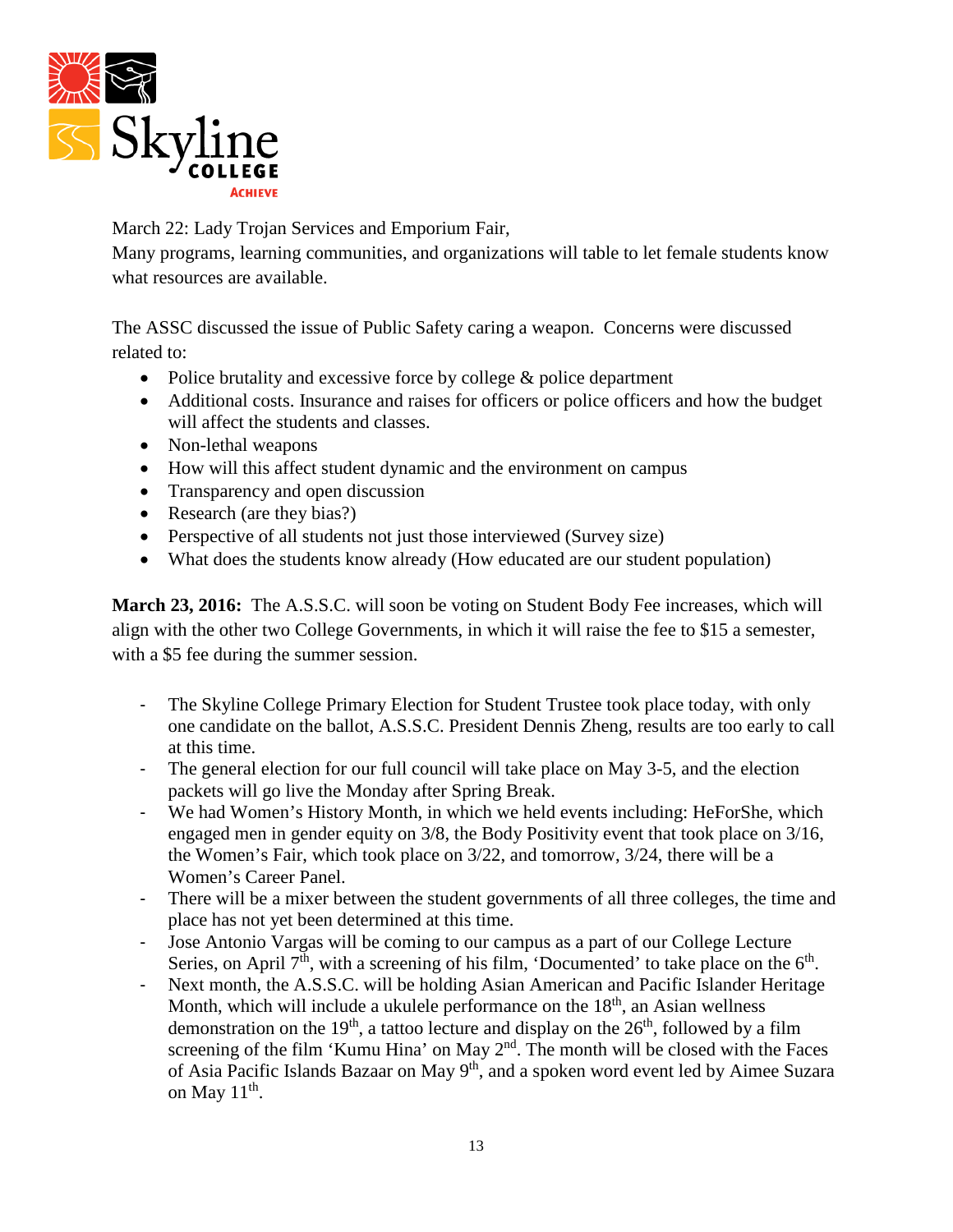

Jazmena is working with the local AAUW group to create a AAUW group on campus.

April 27, 2016: S.O.C.C. held its most recent meetings on April 6<sup>th</sup>, and another on the 13<sup>th</sup>, where four funding requests were passed. These were for the Latino-American Student Organization (LASO), Student-Parent Association for Children's Education (S.P.A.C.E.), the Surgical Technology Club, and the Dance Honors Society. The final S.O.C.C. meeting will be held next Wednesday, May  $4<sup>th</sup>$  at 2:00 P.M., held in Building 6, Room 6-202.

Elections are underway, and a "Meet the Candidates" forum was held April 26<sup>th</sup>. The General Election will be held on May  $3<sup>rd</sup>$ ,  $4<sup>th</sup>$ , and  $5<sup>th</sup>$ .

Dennis Zheng has been appointed as the Student Trustees on the SMCCCD Board of Trustees for 16-17.

### **Sexual Assault Awareness Month**

April 5 – SAAM Day of Action where ASSC kicked off the month where they tabled and gave out information flyers about sexual assault.

April 13- "Shine the Light" to end sexual violence where men take a stance to end violence against women. ASSC passed out flashlights, stickers, and informational flyers for female students and we had luminarias to light Skyline.

Escalation Workshop- ASSC got trained to facilitate Escalation workshops and will be facilitating a workshop on April  $28<sup>th</sup>$ .

#### **Islamophobia**

April 11th- Islam 101 included Arabic calligraphy, hijab wrapping demonstration with free scarves for students, trivia questions and free crispy Pakistani chicken and vegetable pakoras.

April 13th- Islamophobia Panel with guest panelists from the San Francisco Islamic School and the Council on American-Islamic Relations where students discussed misconceptions of the Islamic faith, stereotypes around terrorism, and were challenged to think critically of the media's portrayal of Muslims. The events succeeded in breaking down the stereotypes surrounding around Islam and increase the visibility of Muslim-American students on campus.

### **Asian American and Pacific Islander Heritage Month**

April 6th- Film Screening of Jose Antonio Vargas' *Documented*  April 7<sup>th</sup>- College Lecture Series: Jose Antonio Vargas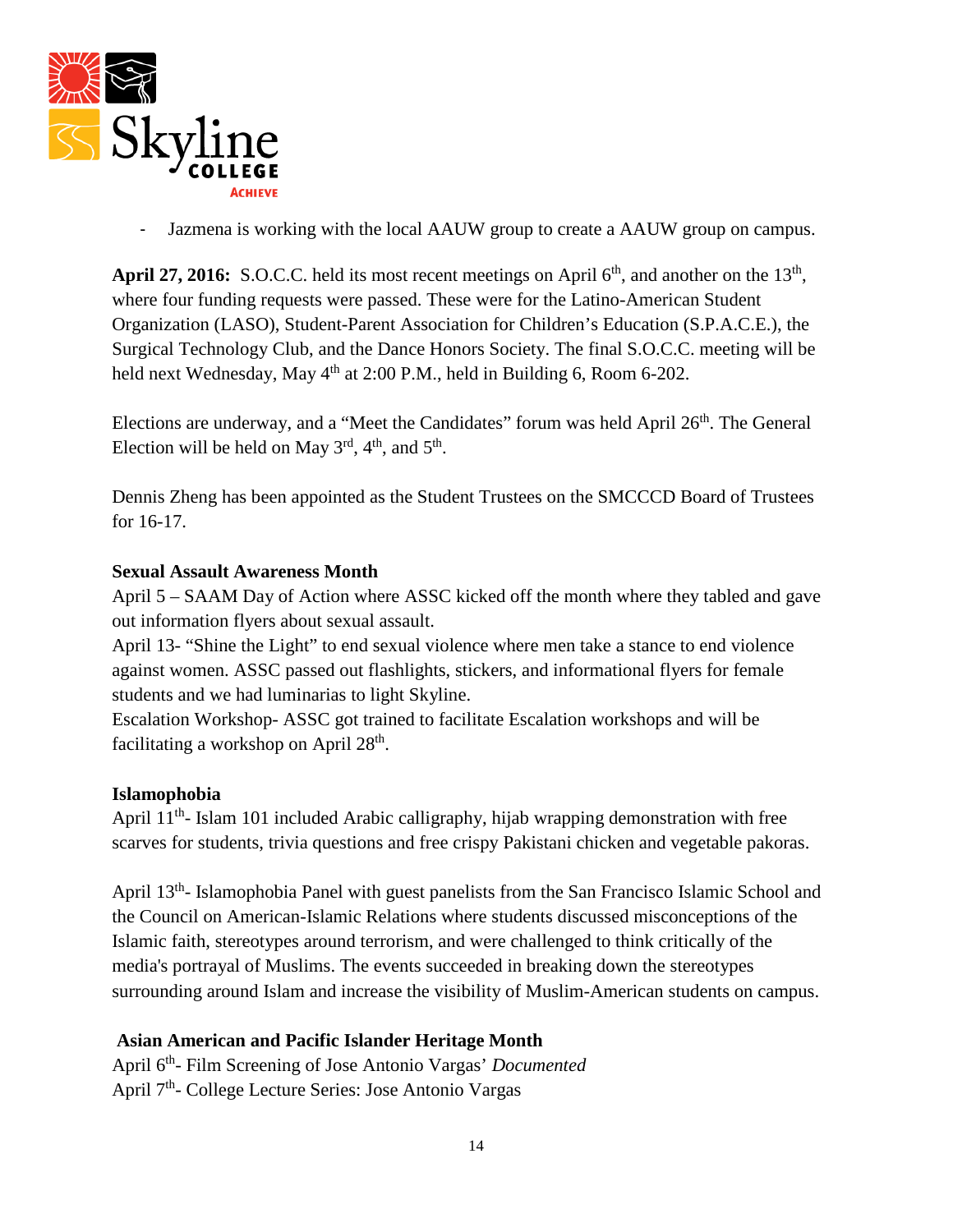

April 18th- Famous musician Ben Ahn performed ukulele covers

April 19<sup>th</sup>- Asian Wellness Day featured musicians from Melody of China playing traditional Chinese music and tea tasting ceremony. Later Professor Wimmer facilitated a Singing Bowl Meditation Workshop.

April 26<sup>th</sup>- Tattoo Lecture Series featuring traditional Samoan tattoo artist, Seymour Kaniho and Skyline Tattoo Photo Exhibition by Skyline Photography Club.

May 2nd- Film screening of *Kumu Hina,* a famous Kumu (teacher) Hula who identifies as Mahu (half man and half woman).

May 9<sup>th</sup>- Faces of Asia and the Pacific Islander Bazaar. Free traditional food from Asian and Pacific Islander Countries, entertainment program, Cultural Regalia, and tabling from 20 community partners.

May 11<sup>th</sup>- AAPI Closing featuring Filipino-American, Playwright, and Performer, Aimee Suzara. Her mission is to create, and help others create, poetic and theatrical work about race, gender, and the body to provoke dialogue and social change.

# **May 25, 2016:**

### Elections:

The officers for the 2016-1017 are: President: Dylan O'shea VP: Gianni Grelli Public Record: Caroline Barros Publicity: Judah Darwin Finance: Nena Darwin Academic Year 2015-2016 In Review

| <b>Latino Heritage Month</b>                                                                                                                                                                                                                 | <b>Asian American &amp; Pacific</b>                                                                                                                                                                                                                                                                                 | <b>Community Outreach</b>                                                                                                                                                                                                                                                                                          |
|----------------------------------------------------------------------------------------------------------------------------------------------------------------------------------------------------------------------------------------------|---------------------------------------------------------------------------------------------------------------------------------------------------------------------------------------------------------------------------------------------------------------------------------------------------------------------|--------------------------------------------------------------------------------------------------------------------------------------------------------------------------------------------------------------------------------------------------------------------------------------------------------------------|
| Spoken Word<br>$\bullet$<br>Kickoff with Paul<br><b>Flores</b><br>• A Taste of Buenos<br>Aires<br>Tango Workshop<br>$\bullet$<br>with Marcelo Solis<br>Son Jarocho &<br>$\bullet$<br>Peruvian music<br>concert<br><b>Black History Month</b> | <b>Islander Heritage Month</b><br>Hawaiian Kickoff with<br>$\bullet$<br>Ben Ahn<br><b>Wellness Day</b><br>$\bullet$<br>Polynesian Tattoo<br>$\bullet$<br>Lecture<br>• "Kumu Hina" Film<br>Screening<br>Aimee Suzara Poetry<br>$\bullet$<br>Reading<br>$\text{Bazar} + \text{Cultural}$<br>$\bullet$<br>Regalia Walk | <b>Guardian Scholars</b><br><b>Thanksgiving Dinner</b><br><b>Guardian Scholars</b><br><b>Holiday Dinner</b><br>Umpqua<br>$\bullet$<br><b>Community College</b><br><b>Condolence Letters</b><br><b>GLIDE</b> Memorial<br>$\bullet$<br>Kitchen Volunteering<br><b>Hygiene Essentials</b><br>$\bullet$<br><b>Kits</b> |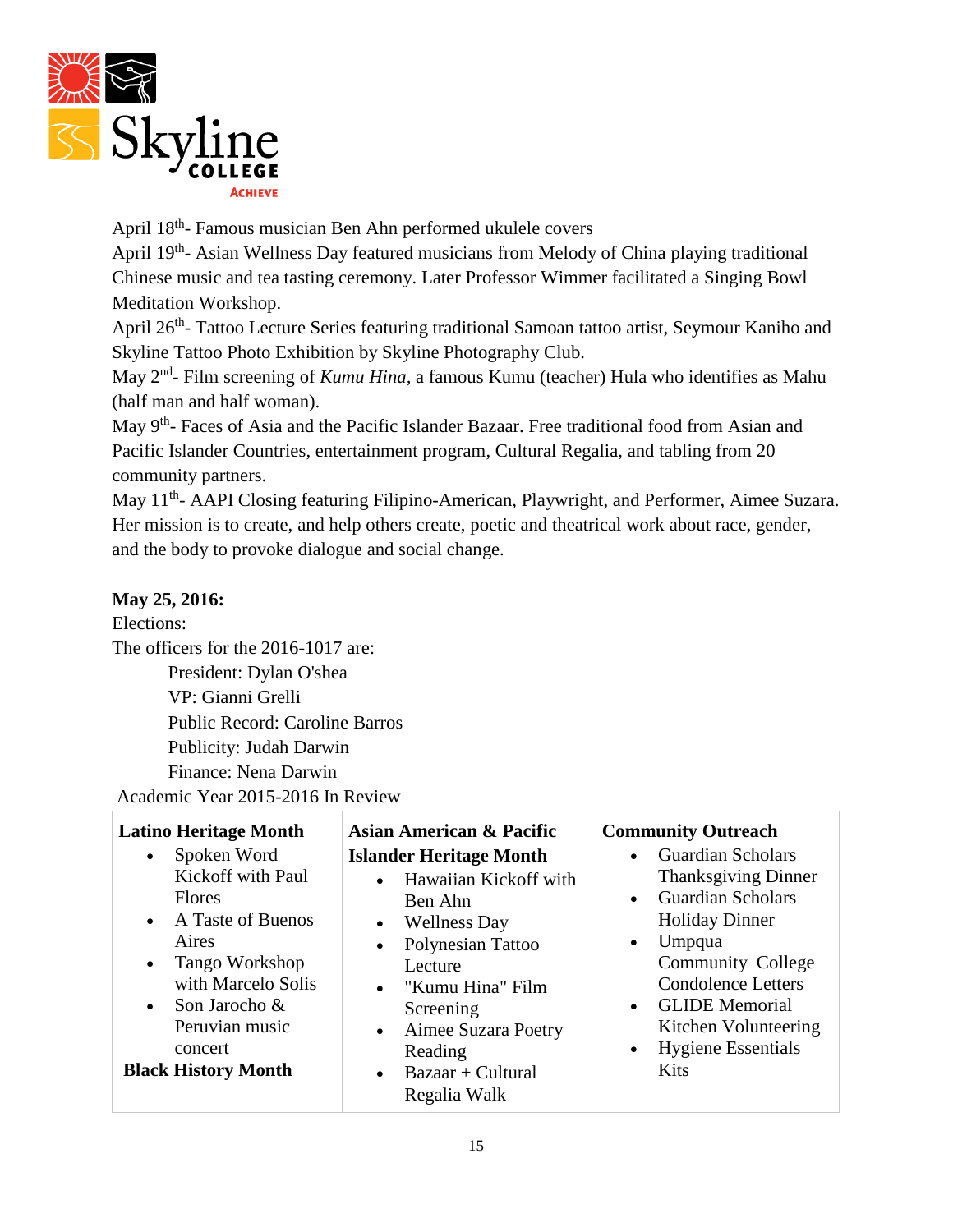

| Drum Djam with<br>Afia Walking Tree<br><b>Women's History Month</b><br><b>AAUW Voter</b><br>$\bullet$<br>Registration<br><b>Body Positivity</b><br>$\bullet$<br><b>Women's Resource</b><br>Fair<br><b>Women's Career</b><br>Panel & Networking<br>Social<br><b>Sexual Assault Awareness</b><br><b>Month</b><br>Day of Action<br>$\bullet$<br>Shine the Light<br>$\bullet$<br>White Ribbon<br>Campaign<br>Escalation:<br>$\bullet$<br>Facilitator Training +<br>Workshop<br><b>Cultural Awareness</b><br>Lunar New Year | Campus Climate &<br><b>Traditions</b><br>Welcome Week<br>$\bullet$<br><b>Pancake Breakfast</b><br>$\bullet$<br>Program Services &<br>$\bullet$<br>Club Fair<br>Skylloween<br>$\bullet$<br><b>Constitution Day</b><br>$\bullet$<br>Club Rush<br>$\bullet$<br>Valentine's Day<br>$\bullet$<br>Trojan Tuesday<br>$\bullet$<br>16-17 ASSC Elections<br><b>Social Justice</b><br>Coming Out Day<br>$\bullet$<br>Islam 101<br>$\bullet$<br>Islamophobia Panel<br>$\bullet$<br>Camille Seaman Lecture<br>$\bullet$<br>Jose Antonio Vargas<br>$\bullet$<br>Lecture | <b>Charity Drives</b><br><b>Breast Cancer</b><br>Awareness<br><b>Prostate Cancer</b><br>Awareness<br><b>Bone Marrow Donor</b><br><b>Registration Drive</b><br>Butte County Food +<br><b>Supplies Drive</b><br>Tupperware Drive<br><b>Conferences, Retreats &amp;</b><br><b>Advocacy</b><br>Fall Retreat @ Four<br><b>Springs Seminars</b><br><b>CCCSAA</b><br>$\bullet$<br><b>Museum of Tolerance</b><br>$\bullet$<br><b>NCORE</b><br>$\bullet$<br><b>AAUW</b><br>$\bullet$<br><b>Safety Committee</b><br><b>Food Committee</b><br><b>Meditation Room</b> |
|------------------------------------------------------------------------------------------------------------------------------------------------------------------------------------------------------------------------------------------------------------------------------------------------------------------------------------------------------------------------------------------------------------------------------------------------------------------------------------------------------------------------|------------------------------------------------------------------------------------------------------------------------------------------------------------------------------------------------------------------------------------------------------------------------------------------------------------------------------------------------------------------------------------------------------------------------------------------------------------------------------------------------------------------------------------------------------------|-----------------------------------------------------------------------------------------------------------------------------------------------------------------------------------------------------------------------------------------------------------------------------------------------------------------------------------------------------------------------------------------------------------------------------------------------------------------------------------------------------------------------------------------------------------|
|------------------------------------------------------------------------------------------------------------------------------------------------------------------------------------------------------------------------------------------------------------------------------------------------------------------------------------------------------------------------------------------------------------------------------------------------------------------------------------------------------------------------|------------------------------------------------------------------------------------------------------------------------------------------------------------------------------------------------------------------------------------------------------------------------------------------------------------------------------------------------------------------------------------------------------------------------------------------------------------------------------------------------------------------------------------------------------------|-----------------------------------------------------------------------------------------------------------------------------------------------------------------------------------------------------------------------------------------------------------------------------------------------------------------------------------------------------------------------------------------------------------------------------------------------------------------------------------------------------------------------------------------------------------|

## **Baccalaureate Degree Update**

**April 27, 2016:** Skyline College is 1 of 15 colleges selected to pilot the Baccalaureate Degree. Skyline College and Modesto Junior College offering the Respiratory Care Degree. These degrees are not offered at public 4-year levels in California. At Skyline College, Respiratory Care used to be Respiratory Therapy. The name is now aligned with national recognition for the program.

Fall 2016 start for Baccalaureate Degree – Skyline College has a tentative approval from ACCJC. We will have a site visit from ACCJC within 6 months of the start of the program to confirm final approval for our degree. When ACCJC visits, we should be prepared to respond to our recommendations from 2013.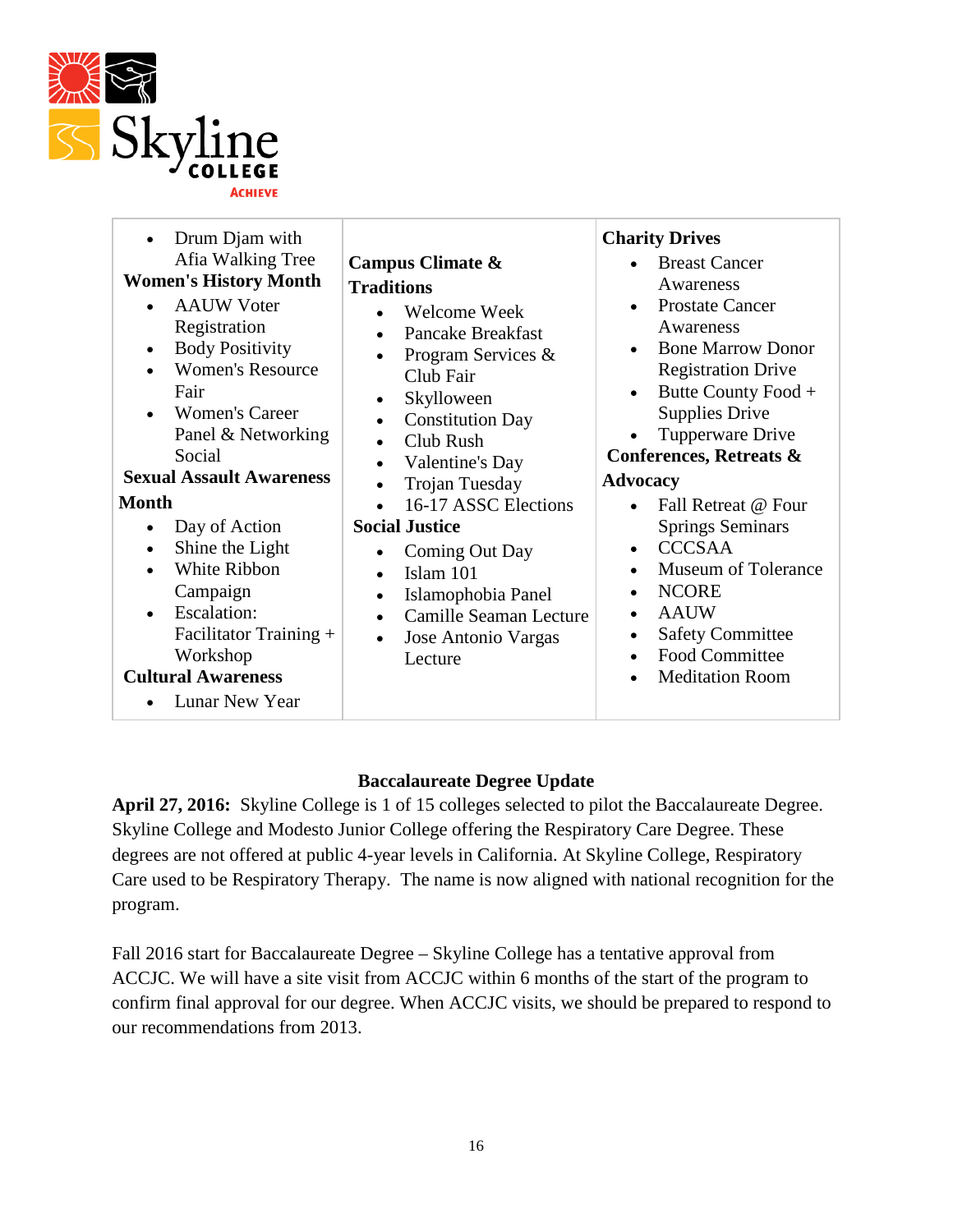

CCCCO put out the final handbook for the BA degrees across the California Community Colleges. Last week ACCJC put out their policies for the BA degrees. There are some differences in baccalaureate degree requirements between the two written documents. Skyline College team has provided a plan to address the differences and will have necessary adjustments in made in adding upper division units in the curriculum. Dean Ray Hernandez, Dean Will Minnich, Dr. Luis Escobar, Dr. Ijaz Ahmed are leading the immediate working team for the adjustments needed.

#### **Campus Forum: Skyline Promise**

**October 28, 2015:** A campus forum on Skyline Promise, presented by President Regina Stanback Stroud, is scheduled to be held on Tuesday, November 17, 2015, in Rooms 6-202 to 6- 206 from 2:00 to 3:30 p.m. All faculty and staff are encouraged to attend. It will be expanding SparkPoint services throughout Skyline College community and covering topics, such as: determining part-time students, child care issues, transportation, housing, and food security. Discussions pertaining to Skyline Promise will also be available through CTTL workshops.

#### **Classified Senate Report**

**September 23, 2015:** The Classified Senate is in the final stages of approving the Code of Ethics. Michelle inquired about the next steps. It was recommended that the Code of Ethics be brought before the CGC to be consistent with the processes for other board policy. The final vote will be at the next Senate meeting scheduled for Thursday, October 1st.

Michelle announced that the Classified Senate would like to become more involved and volunteer their time to organizations on campus and in the community. Michelle will attend the San Bruno Rotary on October 14, 2015 with the President to connect to community members and increase their ability to volunteer.

Finally the annual See's candy fundraiser will begin soon to raise funds for scholarships and Classified Senate events.

**October 28, 2015:** Classified Senate successfully accomplished the following at the last meeting on September 3, 2015:

Members approved the Distance Education Substantive Change Addendum and had the consensus on the IEPI letter.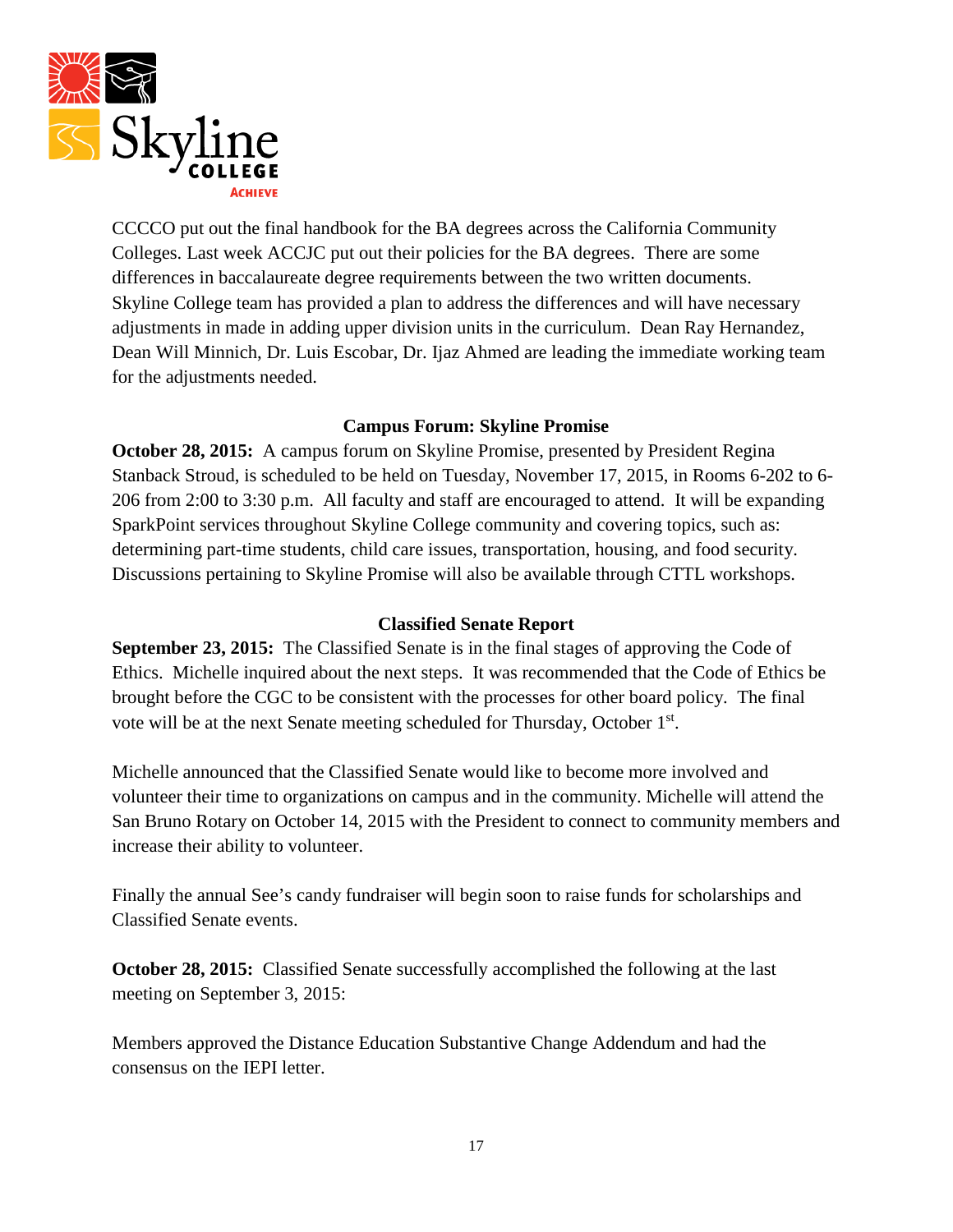

Code of Ethnic: Classified received 100% approval on Code of Ethnic, which was nearly 40 responses out of nearly 90 full-time staff. Draft will be brought to the CGC meeting after receiving approval from the two sister colleges.

### Activity in Progress:

- A survey is undergoing about the Classified Scholarship criteria, which is the funding collected from See's Candies Fundraising. Deadline of the survey is due next Tuesday, November 3, 2015. Update to follow.
- Another survey is being conducting to consent members about best availability to host Classified Senate Potluck.
- Michele Haggar will connect with the MOT participants and invite them to share their experiences at one of the Classified Senate meetings.

**January 27, 2016:** The Classified Senate did not hold a December meeting, and has only met once in early January since our last update. The Senate enjoyed an after-hours Winter Social on Thursday December 10<sup>th</sup> which had a really good number of people attend, and had the chance to relax, socialize, and share their lives with each other.

The January meeting was dedicated catching up on scheduling for 2016 and, thank you to a visit from Dean Aaron McVean, to understanding the revised Student Equity Plan and the many facets involved. The Senate set a charge at the January meeting for individuals to not only come up with new fundraising ideas, but to volunteer to lead them. As always, many great ideas come up, but without other people to take over the management of them, there is no one to follow through, so that is something we're working on.

The Senate has also spent a lot of time discussing the use of Professional Development funds, and what opportunities are of the utmost importance. Thank you to several meetings with Eloisa Briones, they have worked out a plan to set aside a specific number of spots for two events, outside of the dollar limit for each Classified Professional. They are the annual Classified Leadership Institute held by the state classified senate, and NCORE, the National Conference on Race and Ethnicity. This way, individuals can attend these important events, and still have the funds available to take part in job training opportunities. First-time applicants will be able to enter their names in a random lottery in order to determine attendance. Classified Senate is excited about this development, and the opportunity to take part in such important events regularly.

**February 24, 2016:** The February Classified Senate meeting was committed to voting on our scholarship amounts. The Senate met their goal of matching the 2015 Classified Senate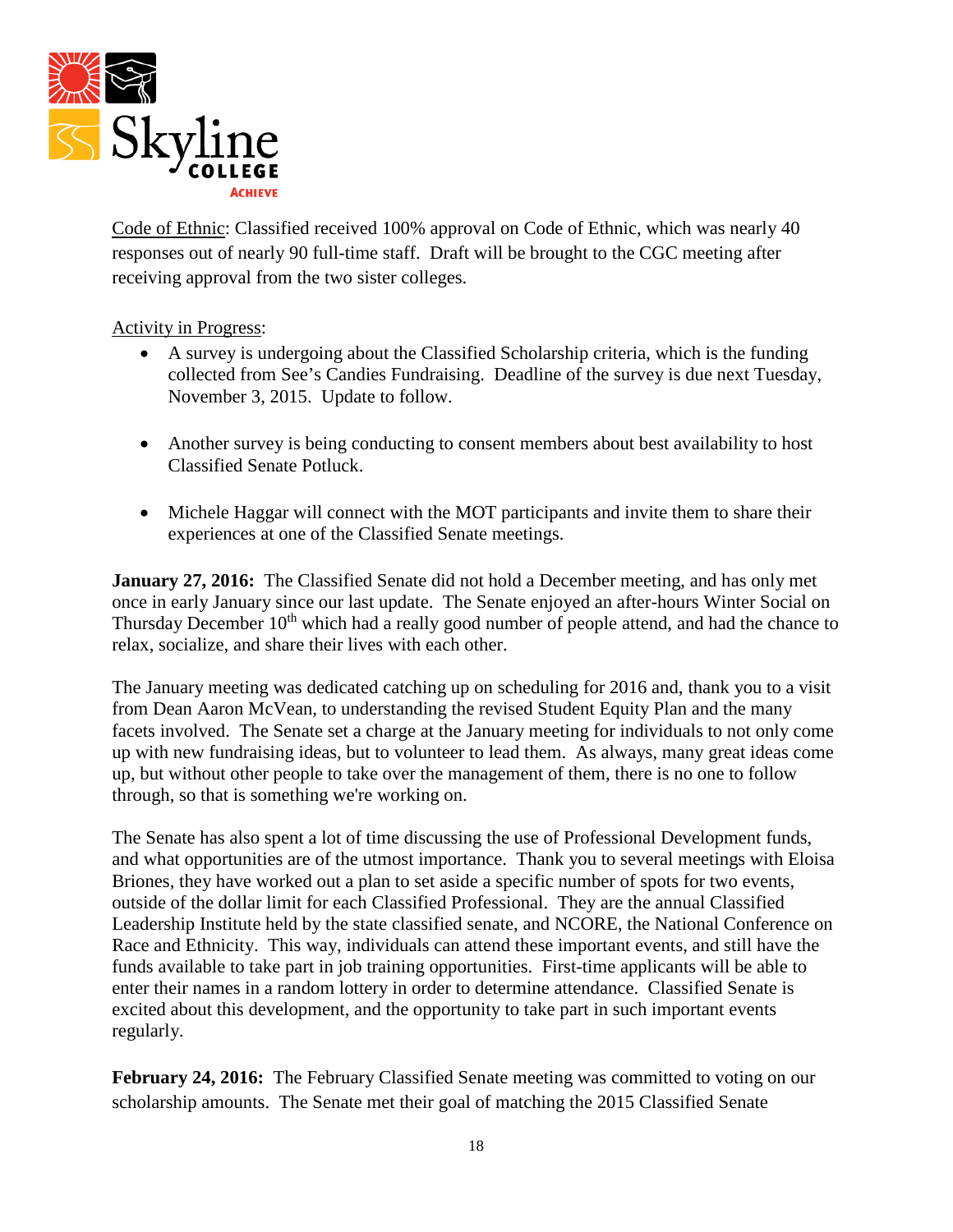

scholarship amounts of two at \$400 each. These funds are usually drawn from our annual See's Candy fundraiser. They are still working on implementing some additional fundraising ideas that could bring in more money for these scholarships in the future. Many ideas have been shared, but Vice President Utsumi asked that some staff step up and volunteer to organize the ideas in order to see them through.

The Classified Senate also voted in conjunction with the Academic Senate to offer two Faculty/Staff scholarships of \$507 each. These funds are raised during the annual End-of-Year Celebration and the basket fundraiser.

Cherie Colin visited the meeting and asked for our support in composing a letter of support for the Skyline College Shuttle from Daly City BART. The Senate voted on the support and the letter was drafted. All of those in attendance agreed that it sounded like a great plan and saw the value in filling that missing piece of transportation for our students, faculty and staff. Also discussed was the announcement for Classified Employee of the year nominations, and the very short window in which to nominate. All in attendance agreed that they would add a discussion to a future agenda to start planting the seeds of that process in advance of the state announcement each year, in order to put our best foot forward in the applications for Skyline College.

At the very end of the meeting, during committee announcements, it was brought to our attention that the district wanted our opinion about arming Public Safety Officers. Unfortunately, they had only 5 minutes left in our meeting and agreed that was not enough time to take on such a serious discussion. Vice President Utsumi had intended to invite Jim Vangele to the next Classified Senate meeting for more information, there may be some campus-wide information in the works. This is a very serious issue that needs to be addressed, and have input into. It was tabled until the March meeting.

**March 23, 2016:** The March Classified Senate meeting set a new record of 20 attendees. This was partially due to the meeting being held on a Flex Day, allowing staff members who would otherwise not be able to attend the chance to do so. No matter what, it was noted of the great attendance and participation, including new staff.

Professor Christine Case visited the Senate and report about a BOO (Phi Theta Kappa) contest through freerice.com, run by the United Nations World Food Programmer. It is basically a series of quiz-like questions, and as a person plays, the individual gain grains of rice. For each answer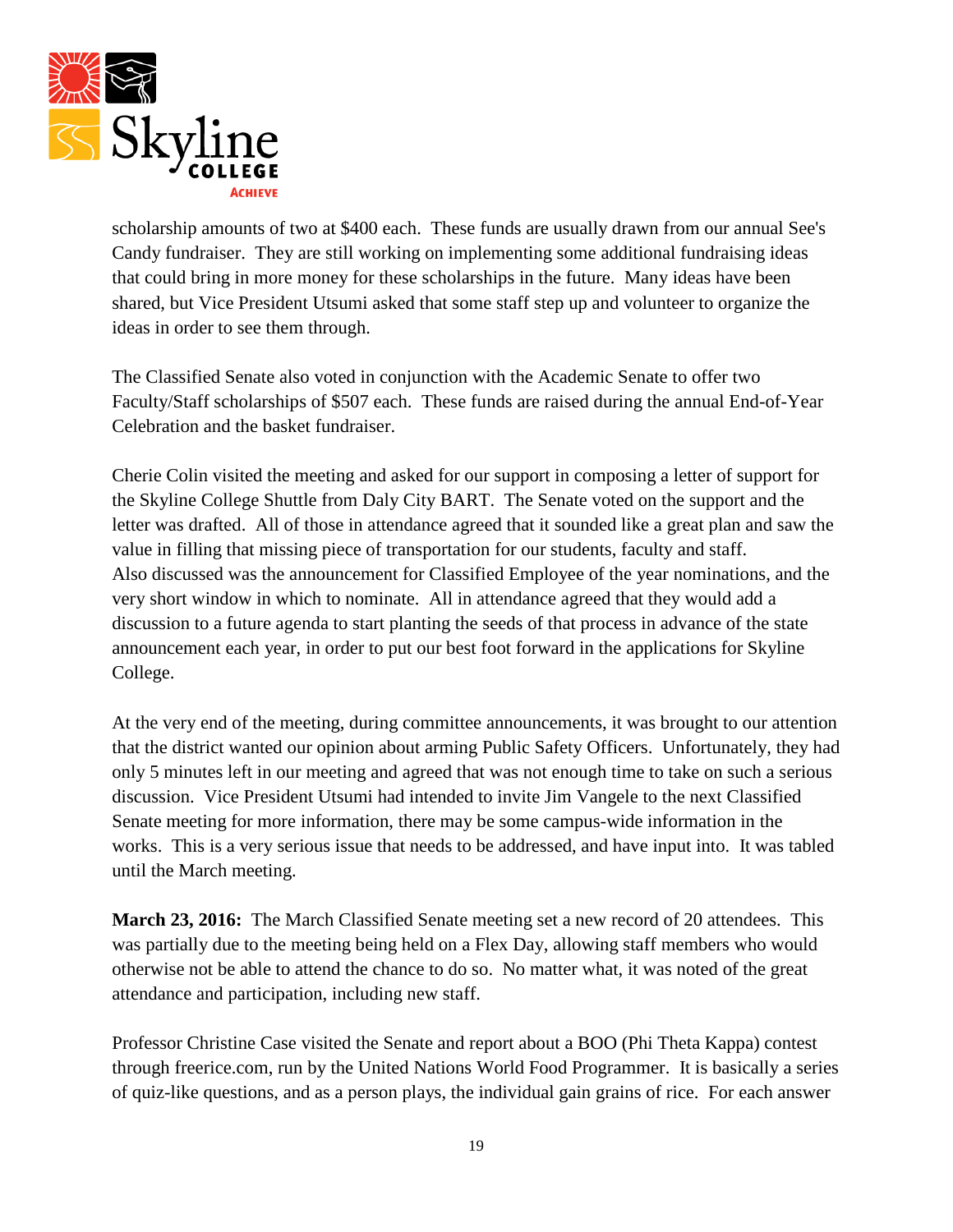

you get correct, they donate 10 grains of rice. The students have a competition going to see who can get the highest score, and at the end, \$100 will be awarded to the winner. They have also opened a group for the staff to play/donate.

The majority of the Senate meeting was spent with Karen Wong, from PRIE, reporting about the Institutional Effectiveness Framework update.

Also, it was discussed the lucky staff members who were chosen by random lottery for the upcoming Classified Leadership Institute, and NCORE. For these spaces (NCORE – 2, and CLI – 3) the funds will be taken separately out of the Classified Staff PD funds, not counting towards their \$1,000 maximum amount. The Senate is very excited at this opportunity for staff to grow through these events.

State 4CS –Dr. Regina Stanback Stroud was nominated and won the State Leadership Award from State 4Cs.

**April 27, 2016:** Classified Senate has been working with other Classified Staff in the district to organize and plan the District Wide Classified Senate retreat which will be held at the Thomas Fogerty Vineyards and Conference Center on Thursday, June 2. Initially Alana and Michele were spearheading the project and helped to organize the planning committee for the event. This has been a major project and while Michele Haggar was on maternity leave, Alana Utsumi continued to work with other staff members to put together what will be an amazing Professional Development day for our staff. As of now there are 75 people planning to attend across the district, which is almost double from attendance for this event in past years.

Classified Senate is also currently organizing Donation Baskets from our staff and recently sent out a request to have other departments and programs participate by donating a basket. As a way to create incentive to participate, Michele arranged with Kevin Chak, bookstore manager, to donate a continental breakfast for the winner of the "best gift basket". The attendees of the event will decide the winner via cheer vote.

The Senate is also currently working with ACED to fill their requirements for their new committee members.

Code of ethics update- Skyline College Classified Staff have done a wonderful job in completing our part in the construction of final draft. It is now in the hands of Cañada College and CSM to evaluate, vote, and update (if need be) the current draft. The Senate is remaining in constant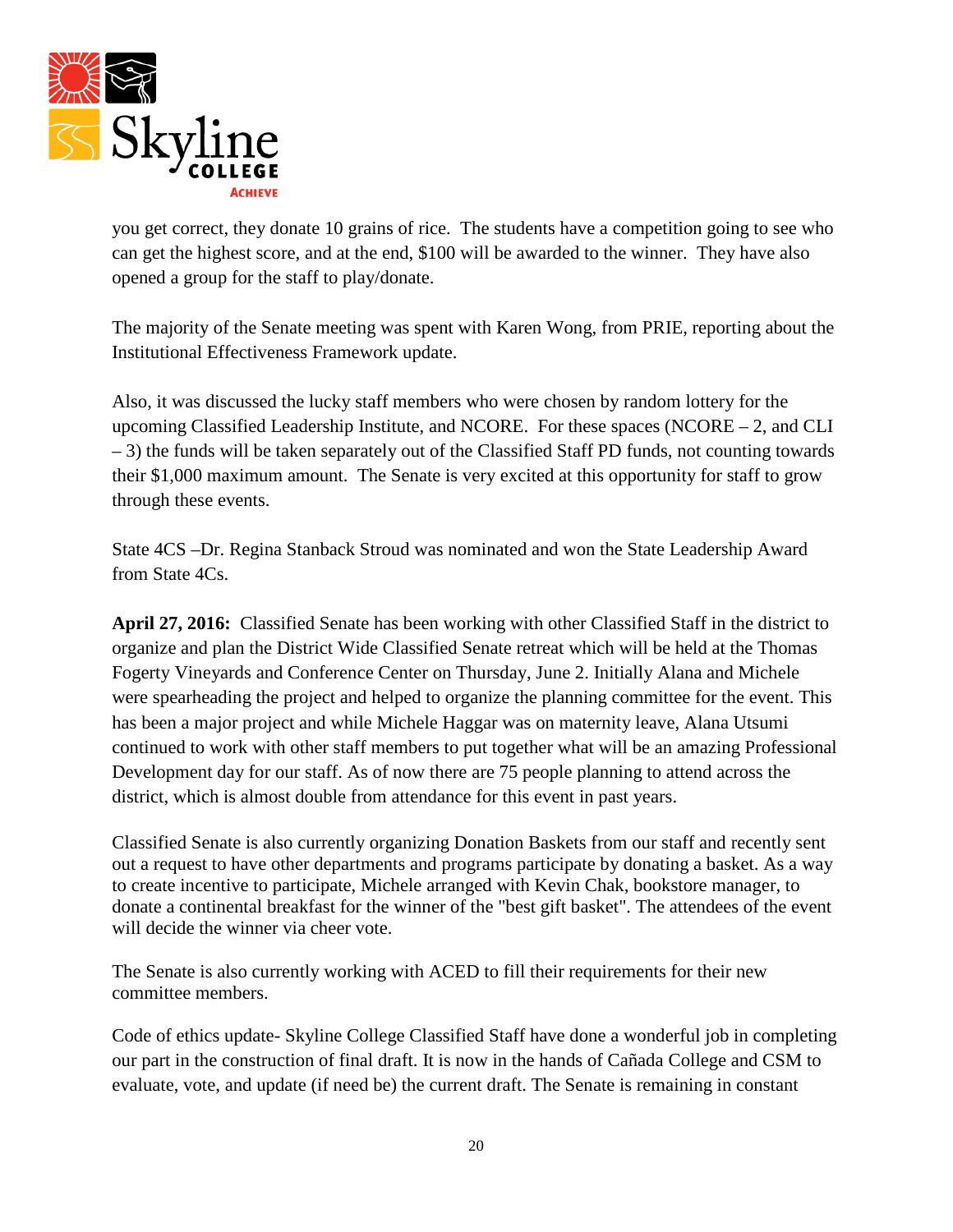

communication with other colleges to make sure they provide us with feedback and a draft in a timely manner. As of now, the Senate has asked them to set a deadline for a final draft and we are waiting to hear back from them.

**May 25, 2016:** Michele Haggar, Classified Senate President, reported on the drawing from End of the Year celebration fundraiser which raised approximately \$700.

District Classified Retreat, is scheduled for June 2nd. There has been a large amount of planning thanks to the planning committee which is made up of Classified Senate Presidents and Vice Presidents from Skyline College and Cañada College, Classified staff members from CSM and the district. The event will take place at the Thomas Fogarty Winery Conference Center. This retreat is actually going to serve 3 times more classified across the district then the previous district wide retreats.

Currently taking Classified Senate Executive Board nominations for the 2016/2017 calendar year.

### **College Events Scheduling**

**May 25, 2016:** Regina Stanback Stroud reported to CGC that there are many college events that are scheduled throughout the year that can conflict with other events. Planning in advance can eliminate some of these conflicts. Also, there are many events to honor constituent groups but it is suggested that these events be combined.

Cherie Colin, MCPR Director, will take the lead in the conversation regarding solutions to prevent college event conflicts. She will invite members from the Event Planning Committee, representatives from the Faculty, Classified and Student constituent groups to be a part of the conversation.

#### **Definition of Student Success**

**March 23, 2016:** Skyline College has begun dialogue and discussion around the definition of student success. The recently completed District Strategic Plan focuses strategies on improving student success, but left out a clear definition that could be used to measure the impact of initiatives. Skyline College has taken the lead on recommending the definition after researching other approaches used across the nation and the State.

The definition has recommended by the Institutional Effectiveness Committee (IEC) and will be presented to the SPARC Committee, Academic Senate, Classified Senate and Associated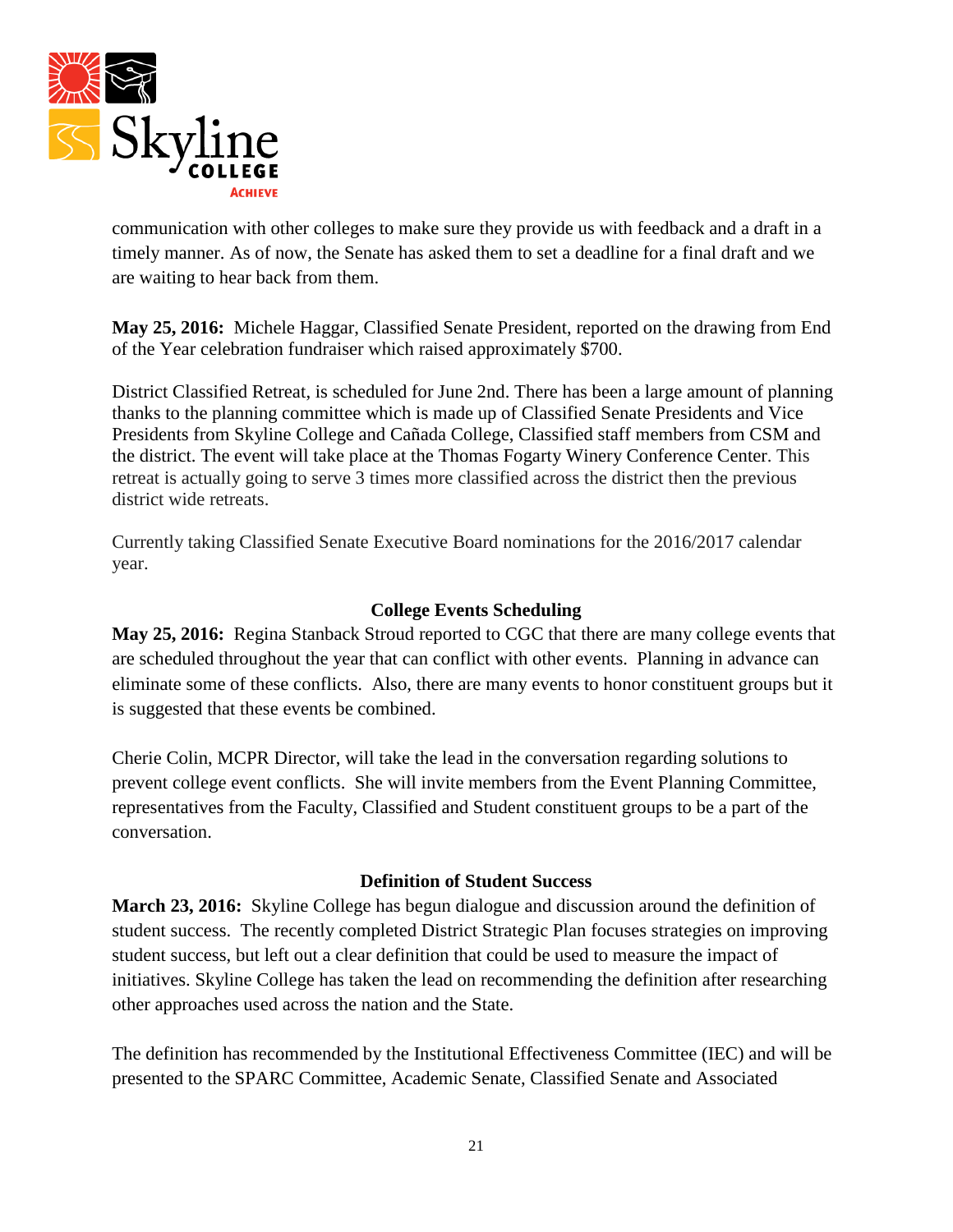

Students of Skyline College before it is voted on at the College Governance Committee for recommendation.

### **Equity Plan**

**October 28, 2015:** Student Equity Plan (SEP), due in December 2015, is still in the writing process. It will be addressing new guideline, including items to address the most disproportionate groups in the five areas: Access, Course completion, Completion in Basic Skills, Degrees and Certificate, Transfer Rate. Veteran, Foster Youth, Probation Students, African and Hispanic students are the biggest impacted groups at Skyline College. The SEP writing team is targeting to submit the SEP draft to SEEED Committee, followed by CGC in November and the Board in December.

#### **IEPI**

**October 28, 2015:** Institutional Effectiveness Partnership Initiative (IEPI), a new division created by Chancellor's Office, is established to provide assistance to colleges in the areas they need. Thus, Skyline College wrote a letter to request for a visit to obtain advices on strategic planning. The IEPI visit is scheduled for Monday, November 30, 2015. Two follow-up visits will be scheduled in Spring.

**March 23, 2016:** Aaron McVean, Dean of PRIE, report that the PRT had two meetings with Skyline College constituent groups. Based on the outcomes of those meetings, Skyline College was presented with a menu of options (MOO). From those options, the College Innovation and Effectiveness plan was created, focusing on utilizing technology solutions to improve our accreditation evidence processes and enrollment management processes, including space utilization. If approved by the State Chancellor's office then there will be assistance by Skyline College constituent groups to allocate the \$150,000 Skyline College will be awarded.

**Spring 2016: Institutional Effectiveness Framework of Indicators**

**April 27, 2016:** Aaron McVean, Dean of PRIE, reported to the CGC regarding the Institutional Effectiveness Framework of Indicators (IEFI). In Institutional Effectiveness Committee (IEC) reviewed the IEFI, including new metrics added by the State Chancellor's Office. The IEC, a standing sub-committee of the Strategic Planning and Allocation of Resources Committee (SPARC), recommended establishing goals for each of the required indicators. The SPARC committee reviewed approved the recommendation, forwarding its own recommendation to the CGC for a final recommendation to the President. Once the President approves the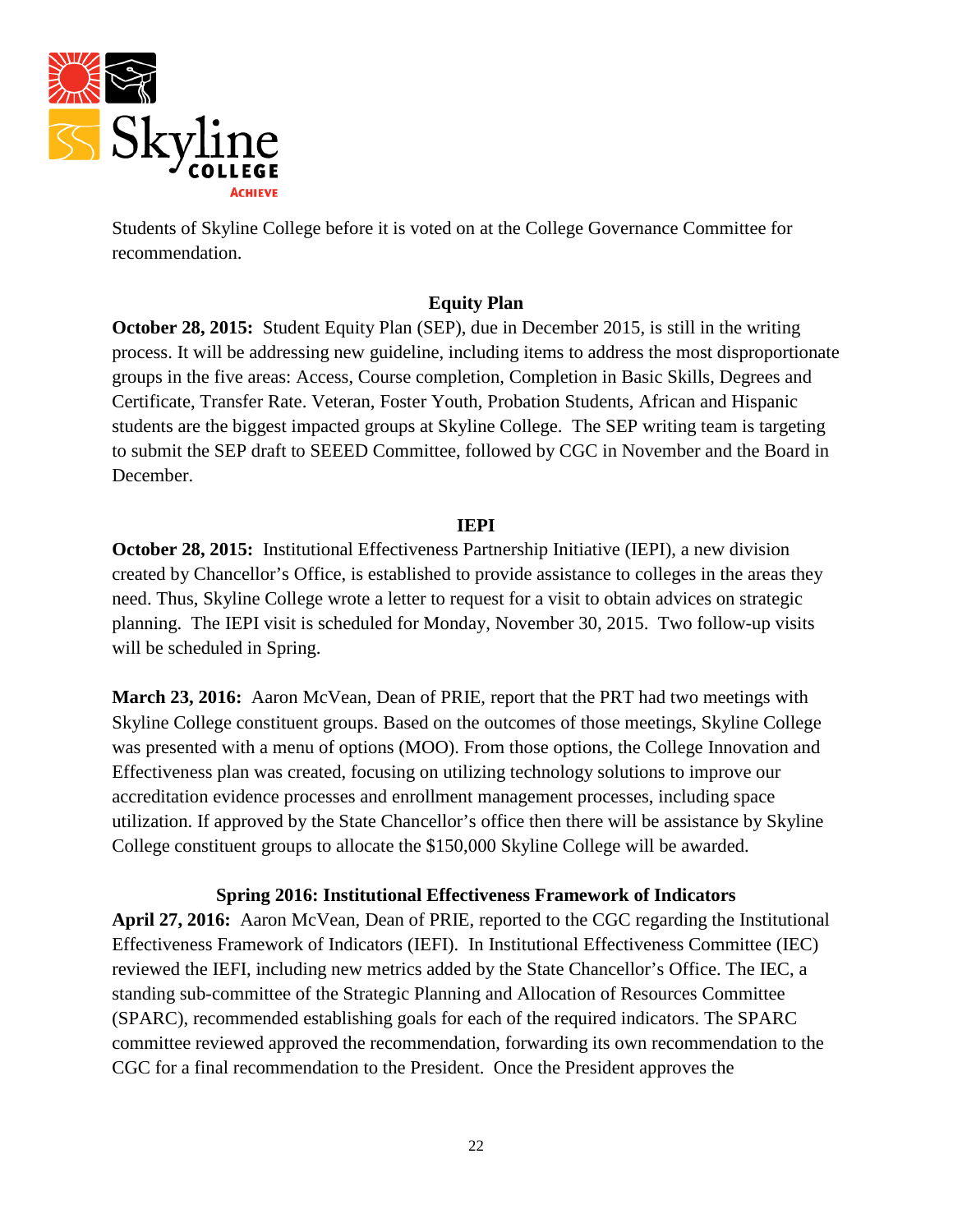

recommendations it will then be forwarded on to the Board for Trustees for adoption, as required by the legislation.

(M/C/U Michele Haggar/Stephen Fredericks–approved) Unanimously.

### **Mission Vision Values Revision**

**January 27, 2016:** Aaron McVean, Dean of PRIE, presented a revised Mission-Vision-Values (MVV) statement to the council. The college engages in a regular cycle of review of the MVV statement in order to ensure that it reflects the larger purpose of Skyline College, so that it can serve as a guide to other planning efforts.

The review of the MVV was initiated by the Institutional Effectiveness Committee (IEC), a subcommittee of the Strategic Planning and Allocation of Resources Committee (SPARC). Additional review and recommendation was sought from the Stewardship for Equal Employment, Equity, and Diversity (SEEED) Committee before the SPARC made its recommendation to the CGC for final consideration.

Eloisa Briones, Vice President of Administrative Services, recommended to add the wording Student Success and Equity … achieving their goals **on time** to the document.

(M/S/U amend this recommendation to include "on time" Briones/Perkins) Unanimously

(M/S/U recommendation as amended to the committee – Browne/Utsumi) Unanimously

## **Recommended Revisions to Skyline College's MVV**

The Institutional Effectiveness Committee (IEC) and Stewardship for Equal Employment, Equity, and Diversity (SEEED) Committee voted unanimously to recommend that the Strategic Planning and Allocation of Resources Committee (SPARC) advise the College Governance Council (CGC) to recommend that the President of Skyline College adopt the following additions to Skyline College's Mission/ Vision/ Values.

Mission Statement To empower and transform a global community of learners.

Vision Statement Skyline College inspires a global and diverse community of learners to achieve intellectual, cultural, social, economic and personal fulfillment.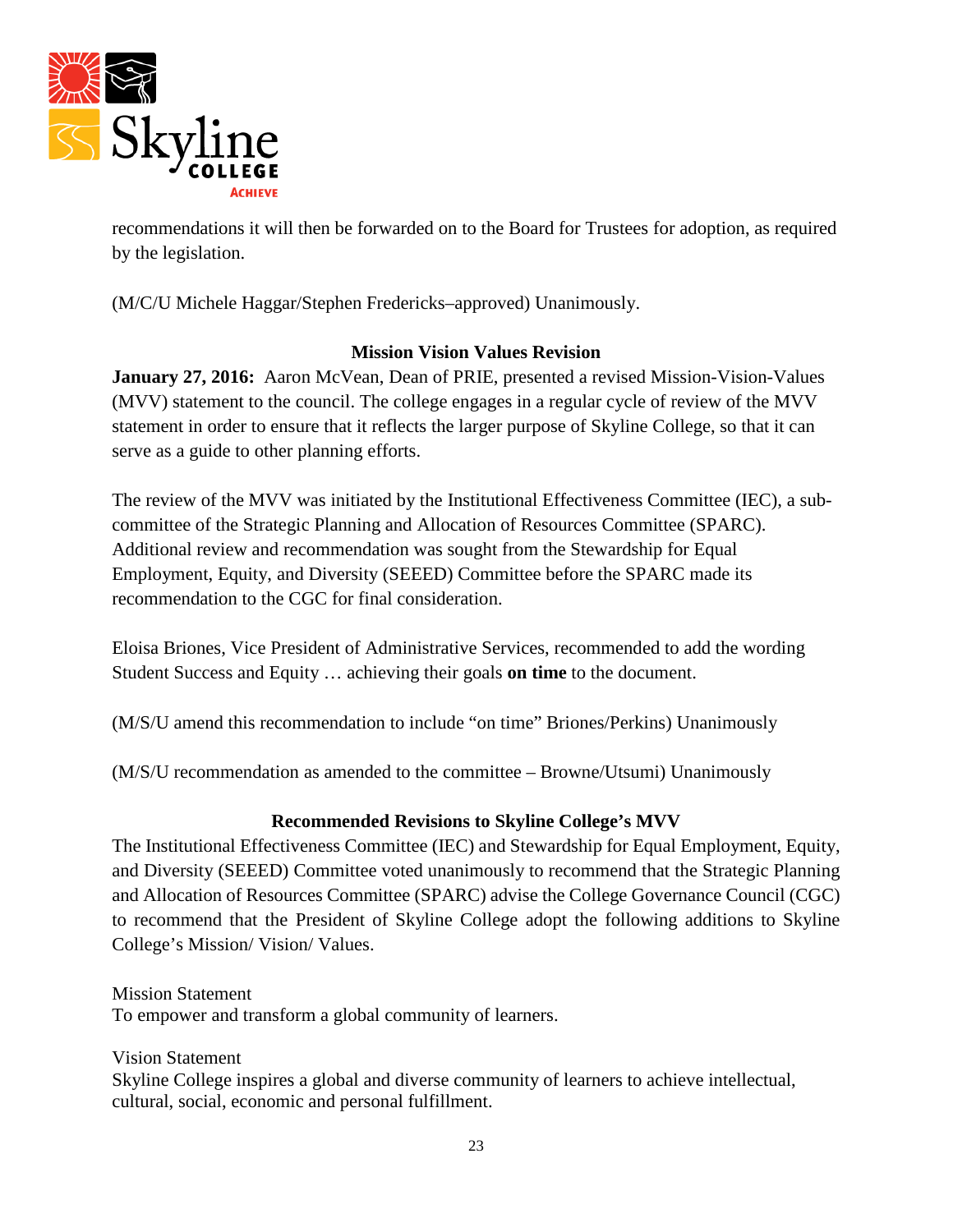

Values Statement

Education is the foundation of our democratic society. Thus: **Social Justice:** We are committed to a comprehensive diversity framework that promotes social justice throughout all policies, procedures, and practices of the College. **Campus Climate:** We value a campus-wide climate that reflects a 'students first philosophy' with mutual respect between all constituencies and appreciation for diversity. Both instruction and student services are dedicated to providing every student with an avenue to success.

**Open Access:** We are committed to the availability of quality educational programs and services for every member of our community regardless of level of preparation, socio-economic status, cultural, religious or ethnic background, or disability. We are committed to providing students with open access to programs and responsive student services both in person and online that enable them to advance steadily toward their goals.

**Student Success and Equity:** We value students' success in achieving their goals, and strengthening their voices as they transform their lives through their educational experience. We aim to close gaps that result in inequitable outcomes by ensuring that each student has the opportunity to succeed.

**Academic Excellence:** We value excellence in all aspects of our mission as a comprehensive community college offering preparation for transfer to a baccalaureate institution, workforce and economic development through career technical education programs and certificates, Associate of Arts and Associate of Science degrees, a baccalaureate degree, basic skills development, and lifelong learning. We are committed to academic rigor and quality with relevant, recent, and evolving curricula and well-equipped programs that include new and emerging areas of study. We are dedicated to an educational climate that values creativity, innovation and freedom of intellectual exploration, discovery, thought, and exchange of ideas.

**Community Connection:** We value a deep engagement with the community we serve and our role as an academic and cultural center for community including business, industry, labor, nonprofits, government and the arts. We are dedicated to maintaining a college culture and institutional climate that is warm and welcoming to all.

**Participatory Governance:** We value just, fair, inclusive, and well understood, transparent governance processes based upon open and honest communication.

**Sustainability:** We value an institutional culture that represents a strong commitment to environmental sustainability and justice. We are committed to the tenets of sustainability "To meet present needs without compromising the ability of future generations to meet their needs."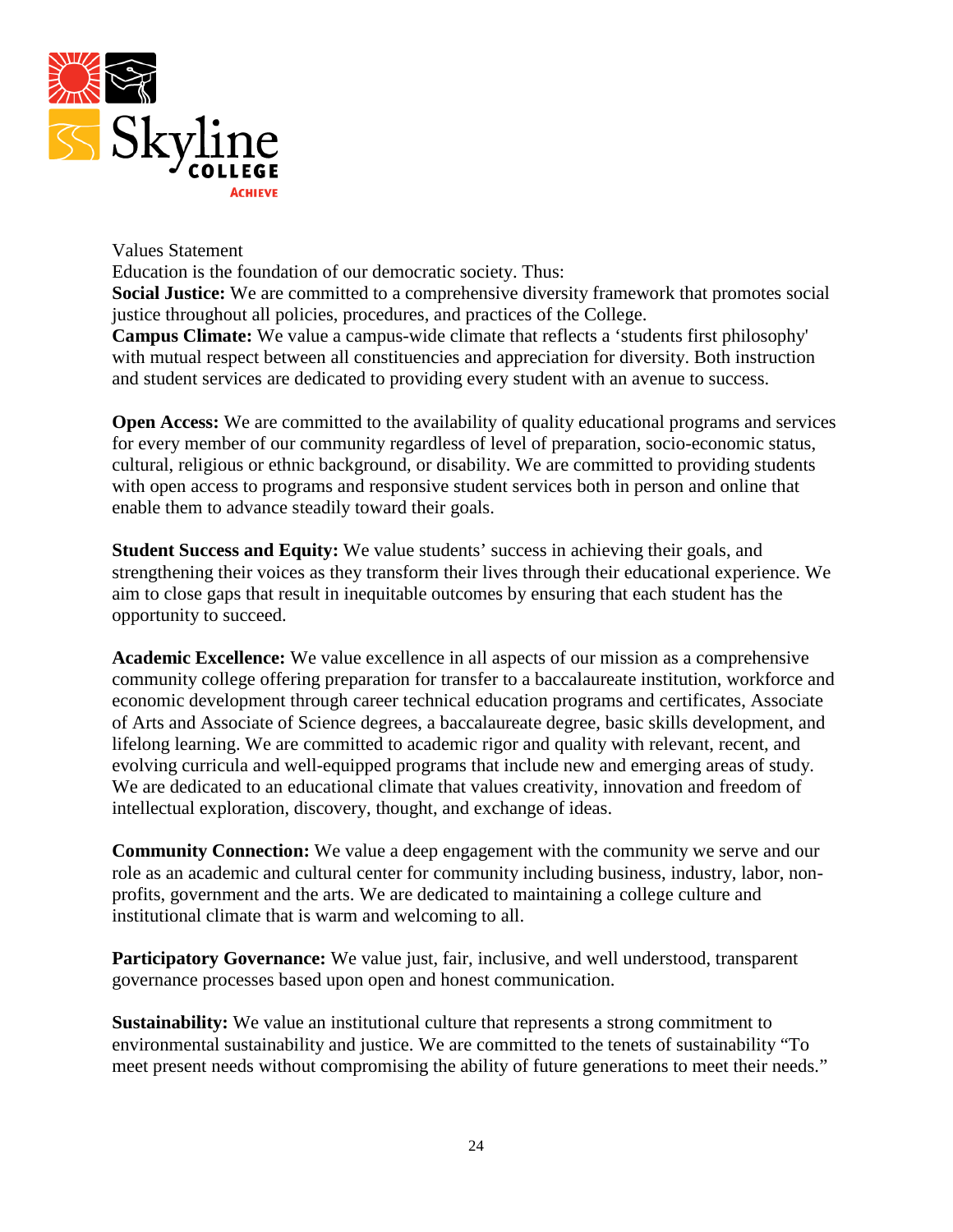

### **Partnership Resources Team**

**September 23, 2015:** The Institutional Effectiveness Division recently formed under the State Chancellor's Office has established a technical assistance program whereby colleges can submit a Letter of Interest to receive assistance from a Partnership Resource Teams (PRT). These teams consist of peers from across the California Community College system who have expertise in specific areas of focus identified by colleges.

Skyline College submitted a Letter of Interest identifying the areas of Integrated Planning and Resource Allocation Enrollment Management and. Distance Education. The first of three campus visits from the PRT will be Monday, November  $30<sup>th</sup>$ , with the remaining visits to take place in the Spring 2016.

Through this initiative, there is the availability of up to \$150,000 in grant funds that can support the College in addressing its areas of interest.

Aaron McVean, Dean of PRIE, will connect with Governance groups to solicit additional input on the areas of focus identified in the Letter of Interest, as requested by the PRT. The original Letter of Interest will be provided to the constituent leaders. Additionally, Aaron will connect with governance group to get input, prepare a more extensive draft describing our areas of interest, and follow up with getting constituent leadership approval for the draft.

## **Professional Development ACED**

**May 25, 2016:** Sarah Perkins, Vice President of Instruction, discussed the Professional Development ACED. Skyline College has developed the Center for Transformative Teaching and Learning. The CTTL is the hub for professional development for the college. The new structure will replace PEDAC which was primarily a FLEX day planning committee and we will create a broader based professional development steering committee Advisory Committee for Employee Development.

(M/S/U – Sarah Perkins/Jazmena Bannag- approved) – Unanimously

#### **Recommendation to Adopt the Revised MVV for Skyline College**

**February 24, 2016:** Aaron McVean, Dean of PRIE, presented the recently revised Mission Vision Value (MVV) document to the committee. Based on the revision from the January meeting, Aaron recommended the committee to adopt the revised MVV.

Dr. Angélica Garcia, Vice President of Student Services suggested a change to the Open Access section to read "status, gender, **gender expression**, sexual orientation".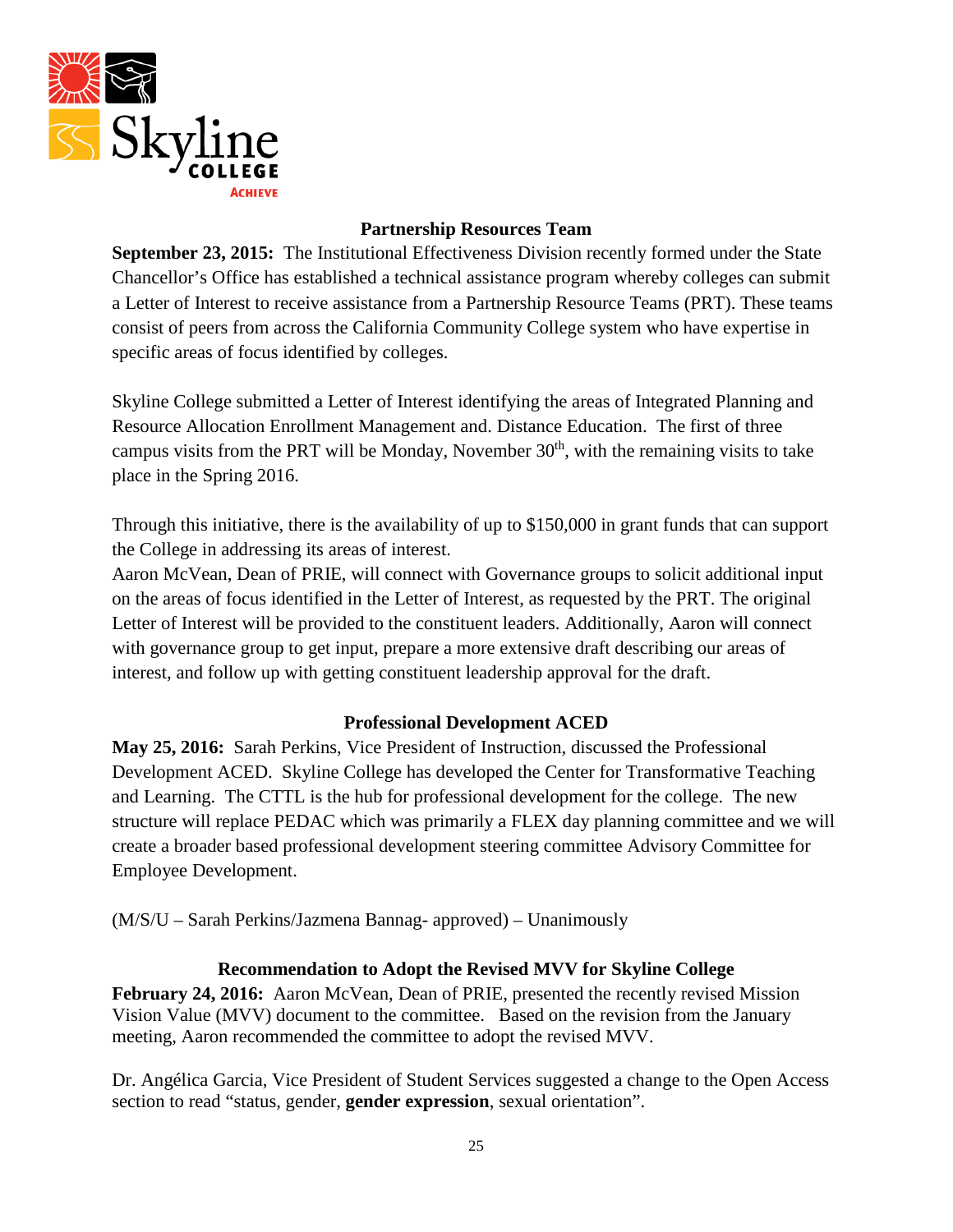

(M/S/U – Eloisa Briones/Kate Browne – recommend the MVV statement provided by SPARC as amended to include "gender expression" to the President for recommendation to the Board of Trustees) – Unanimously.

**Recommendation of Distance Education (DE) Substantive Change September 23, 2015:** Jonathan Paver and Aaron M reported on the Distance Education Substantive Change.

ACCJC requires institutions to report on degree and certificate programs available either 50% or more online or 100% online. The Skyline College Curriculum Committee approves course to be offered through Distance Education. These approvals trigger a review of all of our degree and certificate programs to see if any new or existing programs meet the 50% or 100% thresholds because of new courses approved for distance education, The 2015 DE Substantive Change Report includes action taken by the Curriculum Committee over the past 2 academic years. The report lists all new and existing programs that meet the 50% or 100% thresholds along with other standard reporting required in the substantive change process. The report was reviewed by the Accreditation Oversight Committee on 9/21 and forwarded on to College Governance prior to being submitted for approval at the 9/30 Board meeting.

(M/S/A Michele Haggar/Angélica Garcia to accept the recommendations from the Accreditation Oversight Committee.) Unanimously

### **Recommended Professional Development Committee Structure**

**February 24, 2016:** Dr. Sarah Perkins, Vice President of Instruction, shared with the committee the Professional Development Committee structure and changes. Dr. Perkins will prepare and present recommendations at the March 23<sup>rd</sup> CGC meeting for action.

**Recommendation of Update and Addendum of the Technology Master Plan September 23, 2015:** Jonathan Paver and Aaron McVean reported on the addendum of the Technology Plan.

The Fall 2015 Addendum to the Skyline College Technology Plan (2012-2015) was presented. The addendum includes a modified computer replacement plan that is based on a full campus inventory that was conducted by ITS. ITS found that about half of our computers on campus are older and outside of warrantee. This new plan will replace these older computers over the next 2 years. The addendum also projects a 5 year technology budget and a computer lab replacement plan that assures modern technology resources for all staff and students.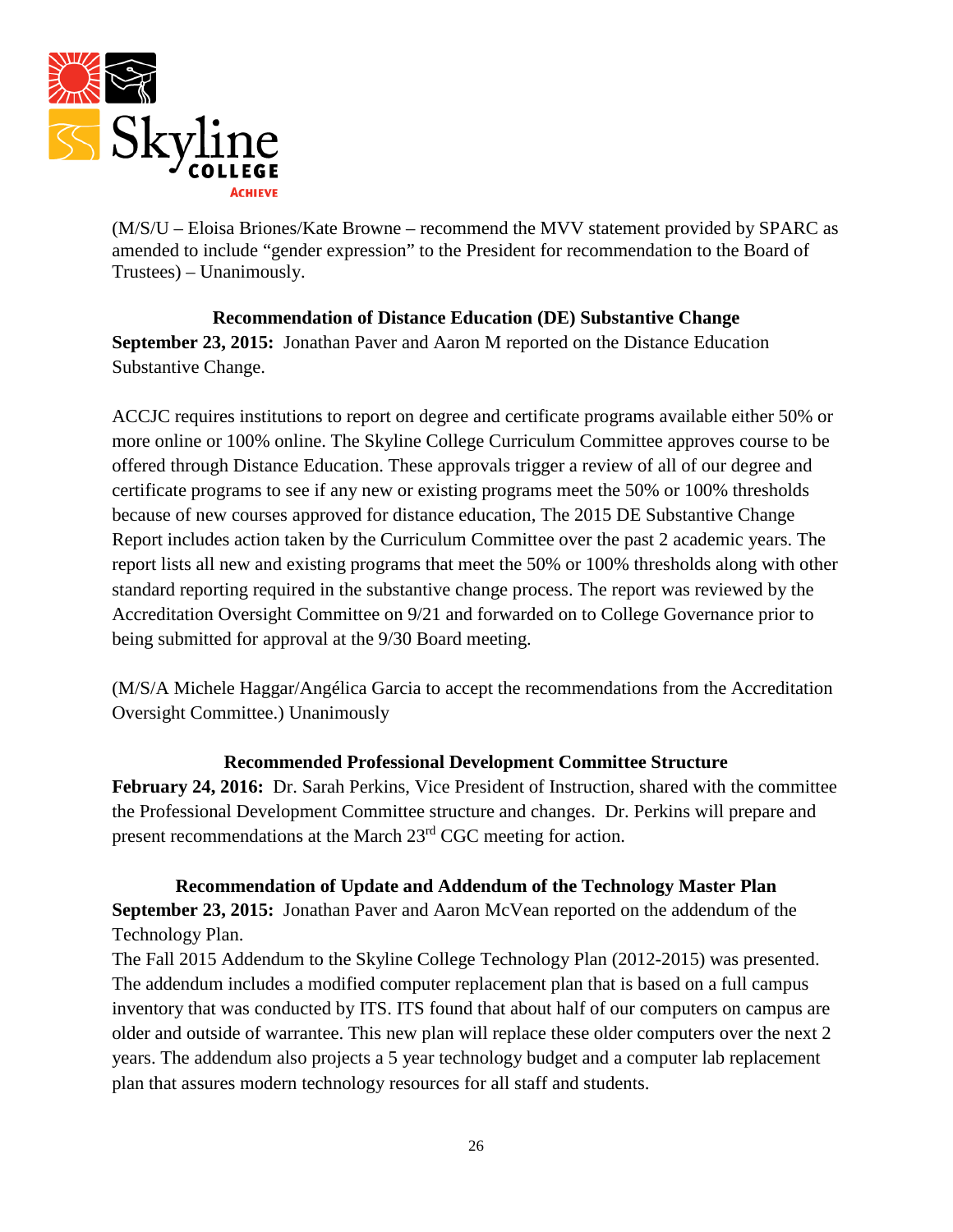

(M/S/A Kate Browne/Stephen Fredericks approved the recommendation from SPARC to be forwarded to the President) Unanimously.

### **Reflection Space**

**May 25, 2016:** Room 6207 has been identified as the Reflection room. Student Life will be creating guidelines for the room. It was suggested to provide a cabinet that can house supplies for people to use. The room needs to be decorated in a way that the materials are not religious. The Student Life will provide a proposal to Cabinet in the Fall.

## **Revision of ISLO Sub-Descriptors and Rubric**

**May 25, 2016:** Aaron McVean, Dean of PRIE, brought the revisions of ISLO Sub-Descriptors and Rubric to CGC for college adoption.

(M/S/U – Sarah Perkins/Michele Haggar – approved) Unanimously

# **SEEED Discussion Regarding Arming Public Safety**

**February 24, 2016:** Dr. Angélica Garcia, Vice President of Student Services reported to the committee a discussion at the SEEED committee related to Arming our Public Safety. Many questions were raised such as:

- What is the process that the district using to do the research?
- Who is the research firm is the firm unbiased?
- How was that firm selected?
- What is the timeline that the firm will do the research at the campus?
- What does it mean "armed public safety"?
- Does every public safety officer will carry a weapon?
- What it would mean regarding the tone on campus?
- What is the problem we are trying to solve?
- What are the financial implications and liability?
- Could public safety officers escalate a situation since they would have firearms?

The SEEED Committee would like to support the students who expressed concerned over wanting more information and transparency about the process for community input. They also asked for CGC to take up a discussion about how we can encourage Skyline College community participation when it is time appropriate. VPSS Garcia and VPI Perkins agreed to also place this as an agenda item at the next VP Council district meeting.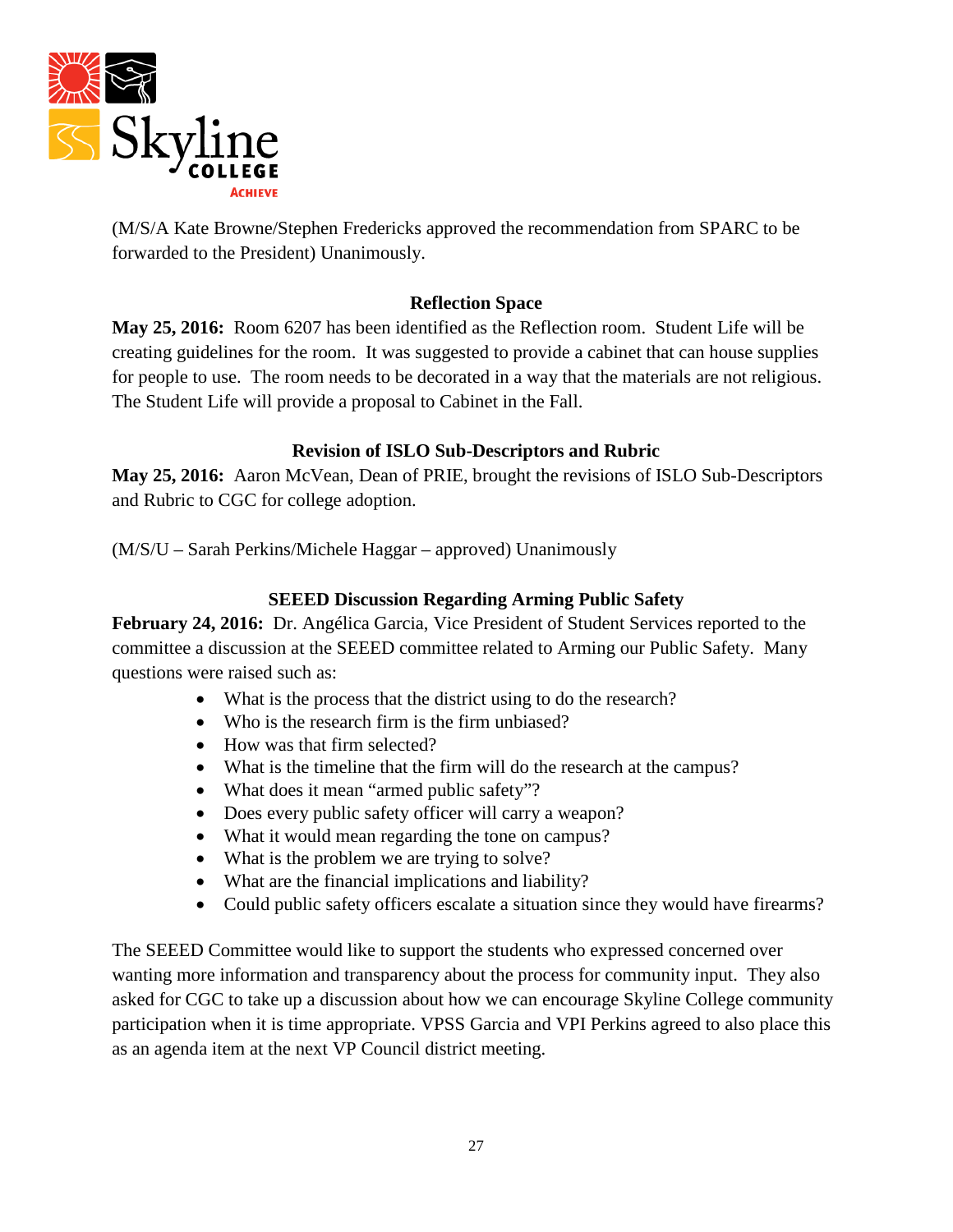

## **Skyline Promise**

**February 24, 2016:** Dr. Stanback Stroud provided an update on the implementation of the Skyline Promise. The first component of the promise includes recent high school grads and alternative secondary programs (adult ed, GED, etc.) completers to be able to attend the college full time, identify a goal, have fees waived, receive support with books and transportation as needed. The college is in the process of raising foundation funds and identifying other eligible funds to make it possible. The second component of the promise focuses on the college developed clear paths to the degree or certificate. Often referred to as structured pathways to the degree in both transfer and CTE areas, college faculty will consider the design of the curriculum and majors and make the path to completion clear. Additionally, multiple measures for placement will be a key element, processes for dual enrollment will enable students to advance along the way. Finally a key component to the promise is the availability of the Summer Scholars' Institute where students can complete the program in the summer and be placed in college level English and Math.

Dr. Stroud will be visiting the Academic Senate to discuss the promise and will continue to update the CGC on its status/implementation.

### **Skyline Promise – Scholarship**

**March 23, 2016:** The Skyline College Promise is the institution's effort to ensure that 75% of students Get in. Get through. Get out on time. One of the components of the "Get in" thread is assisting to mitigate the financial stressors that may keep some students from pursuing full-time unit load. The Promise Scholarship is scheduled to launch in Fall 2016 to any high school, GED, or Adult School graduate who seeks to enroll in Skyline full-time for the 2016-2017 academic year. The Promise Scholarship will address the following financial needs:

Tuition and Fees Textbook loan program Chromebook loan program Transportation and parking support Dedicated Counselor for the academic year The estimated number of students that the Promise Scholarship can serve is approximately 200 students.

**April 27, 2016:** As part of the Skyline Promise, Skyline College is launching the Promise Scholarship to address the first year gaps in funding and support for students.

The Skyline Promise Scholarship is available online and will launch for Fall 2016.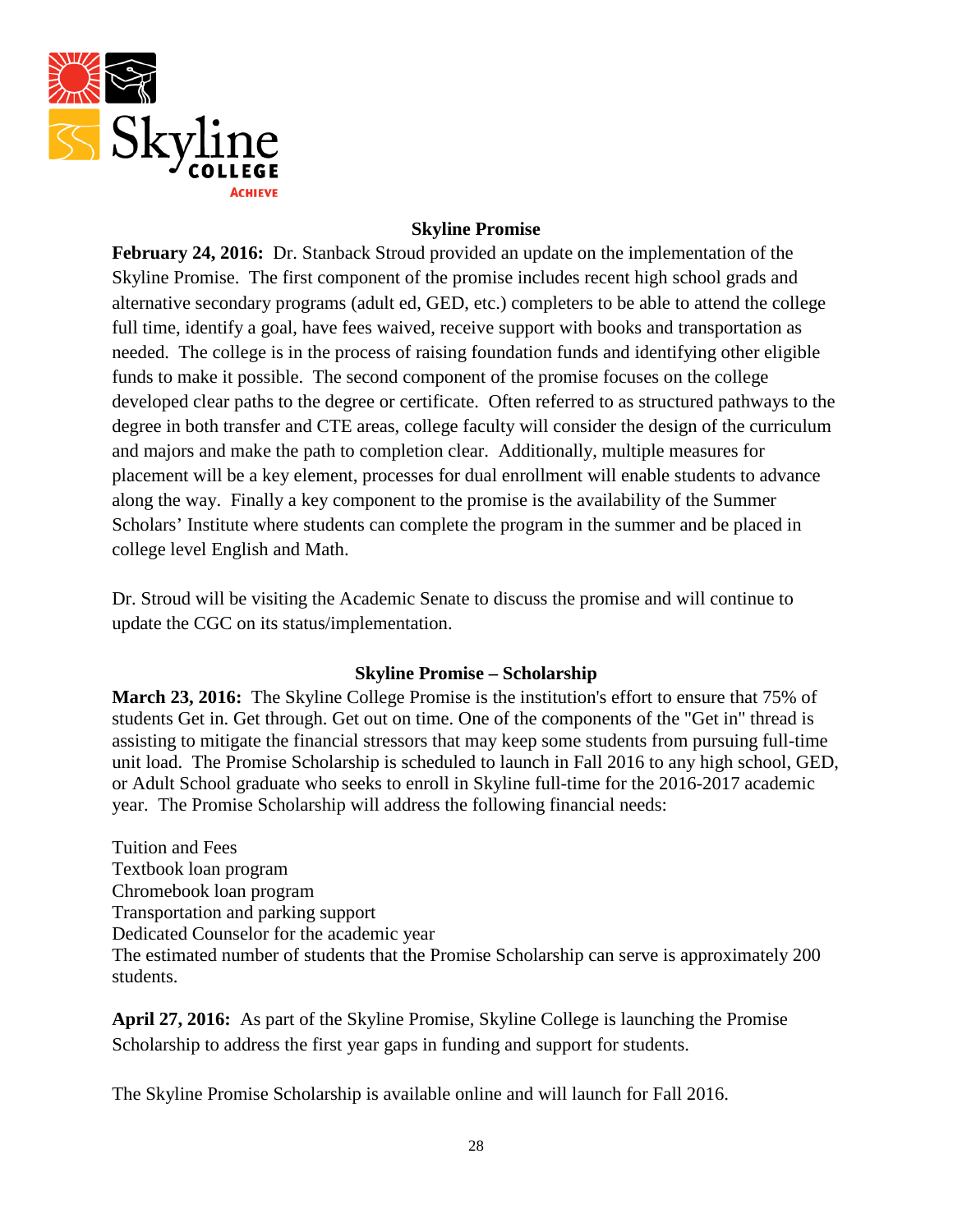

### Requirements:

- 1. Recent High School graduate, GED completer, Adult Education completer
- 2. Full-time Enrollment Fall 16 and Spring 17
- 3. Financial Support for Fees
- 4. Access to Textbook Lending Library
- 5. Access to Computer/Tablet Lending Library
- 6. Dedicated Counseling Faculty Member

Approximately 200-300 students will receive this level of financial support

### **Skyline Promise – Structure Pathways**

**March 23, 2016:** Skyline College Promise is our commitment to support students to Get in. Get through. Get out...on time. Structured pathways work will support students getting through their studies to get to their educational goals.

The college is beginning to work on the design and implementation of pathways including: providing students with completion maps for degrees and certificates; designing Meta-Major pathways; developing themed general education paths and building a robust dual enrollment program with our high schools.

Selecting a **Meta-Major** helps students choose a degree completion path based on their interests, knowledge, skills and abilities. Meta-Majors are cluster groups of degrees with clear pathways to completion and/or transfer. Choosing a Meta-Major helps students select classes that relate to a specific degree and gives the student the support they need to be able to complete their degree. **General Education** pathways builds on themes that run across general education areas A-E. Our General Education team was accepted to attend the AAC&U GE workshop this summer. The team is made up of faculty, staff, and administrators.

**Dual Enrollment** will support connections between high schools and the college through curriculum offered in high schools that allow students to have college credit when the leave high school and have that college credit connected to paths through to degrees or certificates. Skyline College is working with the Career Ladders Project as consultants to help us design and implement various aspects of the Skyline College Promise including guided pathways.